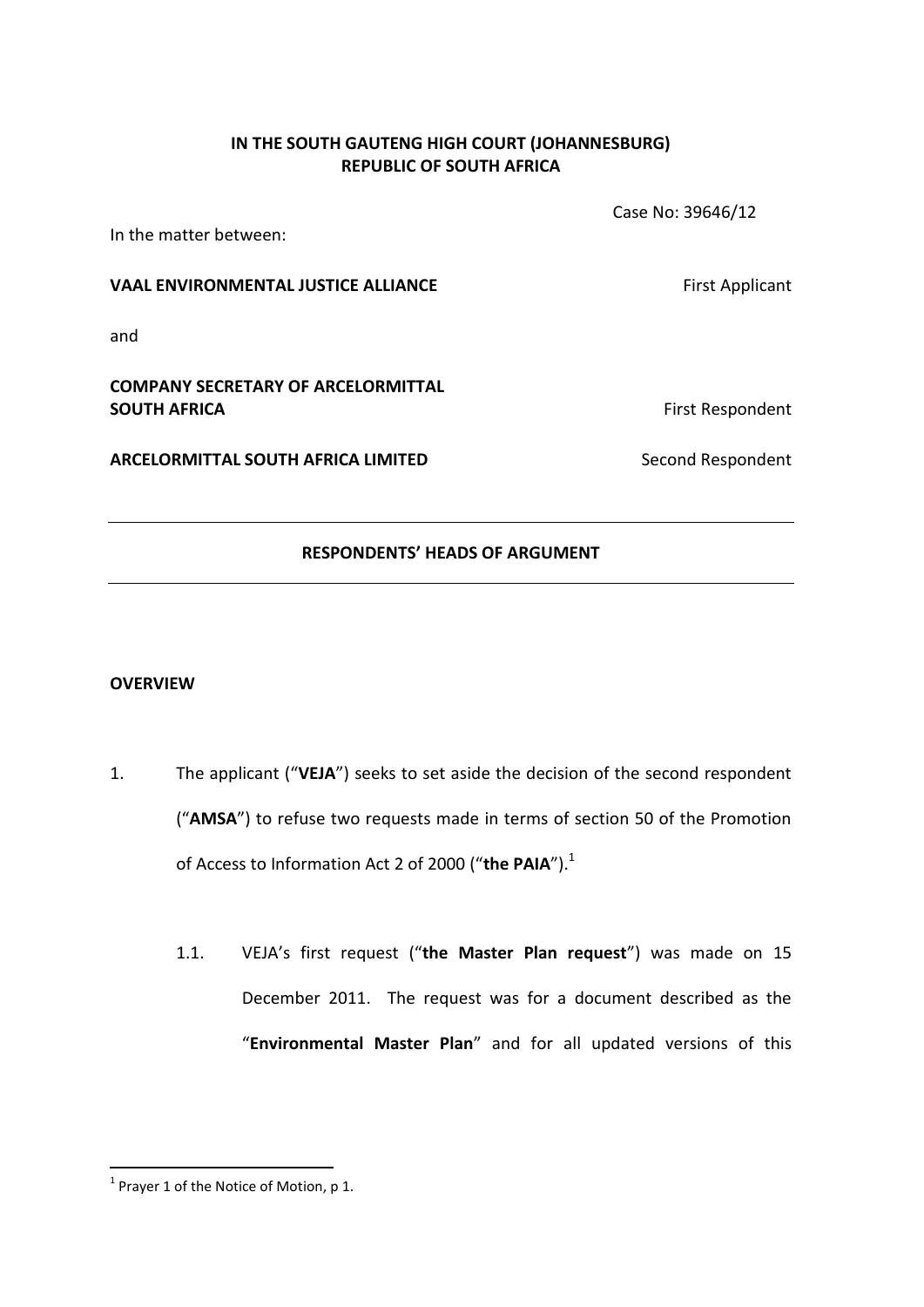document and any progress reports relating to it. $<sup>2</sup>$ </sup>

- 1.2. The second request ("**the disposal site request**") was made on 13 February 2012. That request was for certain government reports pertaining to compliance inspections of AMSA's Vaal disposal site in Vereeniging.<sup>3</sup>
- 2. AMSA refused the requests on the basis that they had not met the threshold requirements of section 50(1)(a) of the PAIA. As a result of this decision, AMSA did not process the requests any further. In particular, it did not consider the substance of the requests and has not determined whether any of the grounds of refusal are applicable to the information in the requested records.<sup>4</sup>
- 3. In addition to setting aside the refusal of these requests, VEJA seeks an order directing AMSA to provide it with the requested records.<sup>5</sup> In so doing, it seeks access to those records notwithstanding that AMSA has not yet considered whether any of the provisions of the PAIA apply to the records that have been requested. AMSA submits that VEJA is not entitled to either of these orders.
- 4. The prescribed request form requires a requester "*to identify the right the requester is seeking to exercise or protect and provide an explanation of why the*

 $<sup>2</sup>$  Master plan request form, page 103.</sup>

 $3$  Disposal site request form, p 167.

<sup>4</sup> AA para 76.2, p 235.

<sup>&</sup>lt;sup>5</sup> Prayer 2 of the Notice of Motion, p 2.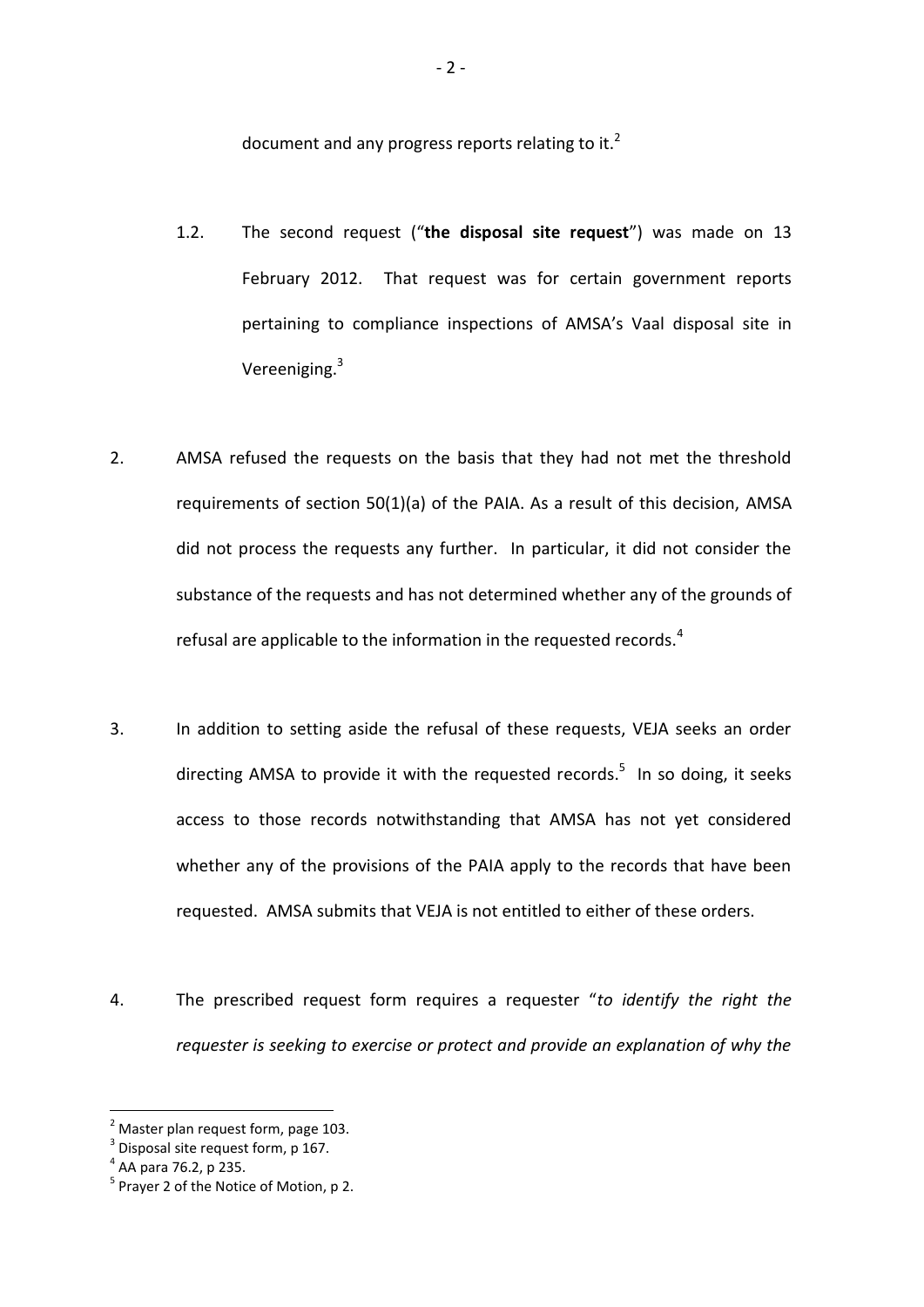*requested record is required for the exercise or protection of that right*".<sup>6</sup> This explanation is required because private bodies do not have a general obligation to process and consider requests for access to information. They are obliged to do so only in respect of those requests that meet the threshold imposed by the Act, namely that the requested record must be "*required for the exercise or*  protection of any rights".<sup>7</sup> This means that the requester must show (i) a substantial advantage or an element of need in respect of the information sought and (ii) some connection between the requested information and the exercise or protection of the right.<sup>8</sup>

5. The explanation provided by a requester when completing this form is therefore crucial. It is the only information that can inform the assessment of the private body that receives the request as to whether it meets the threshold requirements imposed by the Act. It is the requester's identification of the right that is relied upon and the explanation for the reliance on that right provided in this form that the recipient uses to assess whether the threshold is met and whether the request must then further be processed and considered under the Act. If it is not, the recipient of the request is entitled to decline it on the basis that the requirements of section 50(1)(a) of the PAIA have not been met. If the request is declined on this basis the recipient of the request is not obliged

 $^6$  Section 53(2)(d) of the PAIA.

<sup>7</sup> Section 50(1)(a). *M&G Media Ltd and others v 2010 FIFA World Cup Organising Committee South Africa Ltd and another* 2011 (5) SA 163 (GSJ) [354] (requesters to private bodies must demonstrate a "*need to know*" the information that is requested).

<sup>8</sup> *M&G Media Ltd and others v 2010 FIFA World Cup Organising Committee South Africa Ltd and another* 2011 (5) SA 163 (GSJ) [351 - 352]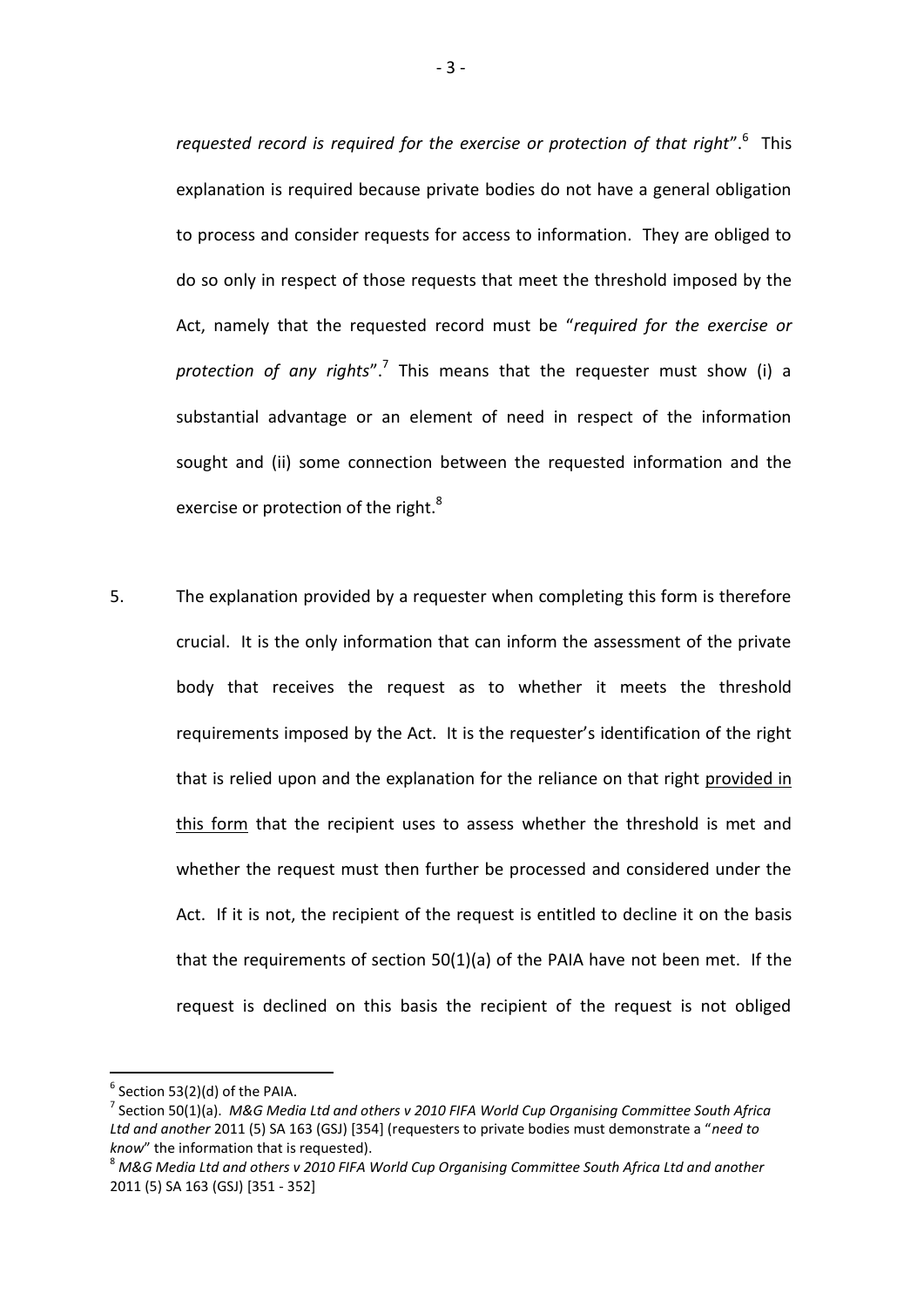additionally to consider whether there is a basis for granting or refusing access to the information that has been requested.

- 6. VEJA gave an identical explanation for both requests:
	- 6.1. It identified the right to be exercised or protected as follows: "*rights under Chapter 2 of the Constitution of the Republic of South Africa, 1996: section 24 –environment*".
	- 6.2. It gave the following explanation of why the record requested was required for the exercise or protection of this right:

*"…VEJA is a non-profit alliance of all environmental organizations, groups, institutions, agencies and individuals operating in the Vaal Triangle. VEJA challenges environmental degradation and aims to promote a culture of environmental awareness and sustainable development. Another of its objectives is to provide a local network of support and assistance to community-based organizations, nongovernmental organizations, trade unions, religious groupings, youth, women's groupings and similar bodies. VEJA seeks to improve the quality of life of vulnerable people in South Africa, through assisting civil society to have a greater impact on environmental governance. It places particular emphasis on assisting vulnerable and previously disadvantaged people who are most affected by environmental injustices. In this manner, VEJA represents the interests of ordinary people in understanding and defending their constitutional rights, which specifically include those in section 24.*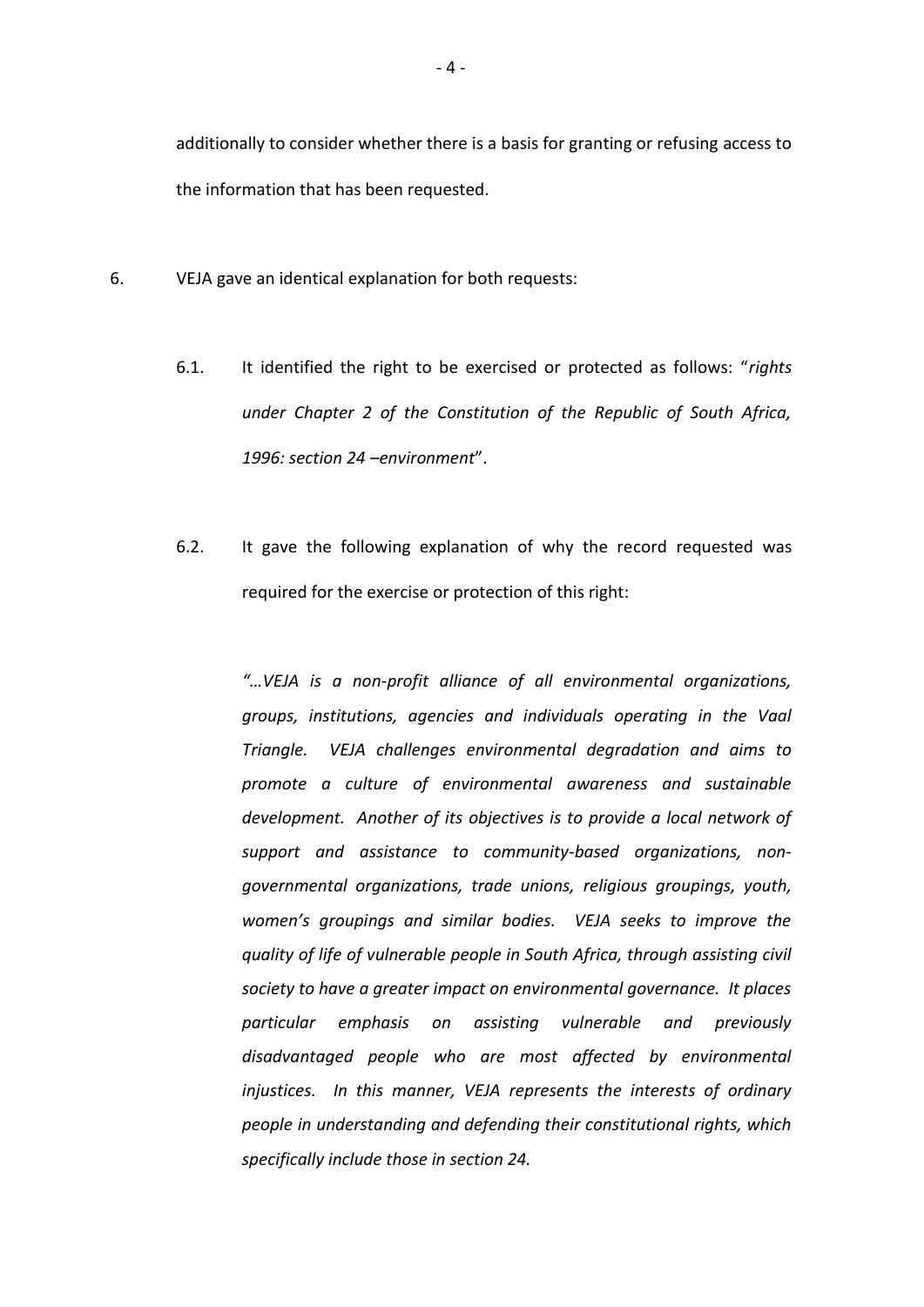*The requested documents are necessary for the protection of the section 24 constitutional rights and are requested in the public interest. VEJA requires the requested documents to ensure that …[AMSA] carries out its obligations under the relevant governing legislation, including the National Environmental Management Act 107 of 1998, the National Environmental Management: Waste Act 59 of 2008, and the National Water Act 36 of 1998. VEJA seeks to ensure that the operations of … AMSA are conducted in accordance with the law, that pollution is prevented, and that remediation of pollution is properly planned for, and correctly and timeously implemented."*

- 7. AMSA refused the requests on 18 April 2012. Its attorneys informed VEJA that it did so on the basis that "*you have not set out in your requests, a right which you are entitle to protect or exercise as required in terms of section 50(1)(a) of the …[PAIA].*" 9 In response to a subsequent query from VEJA's attorneys, AMSA's attorneys elaborated on the basis for refusal as follows: "*your client's request for the record does not establish why the record would be "required" as contemplated in the Act, and the requests therefore, do not satisfy the requirements of section 50 of the Act*".<sup>10</sup>
- 8. The conclusion set out in the letters above is correct. The requests do not satisfy the threshold requirements of section 50(1)(a) of the Act and AMSA was justified in refusing the request on that basis.

<sup>&</sup>lt;sup>9</sup> "SM17", p 126.

<sup>&</sup>lt;sup>10</sup> "SM19", p 129.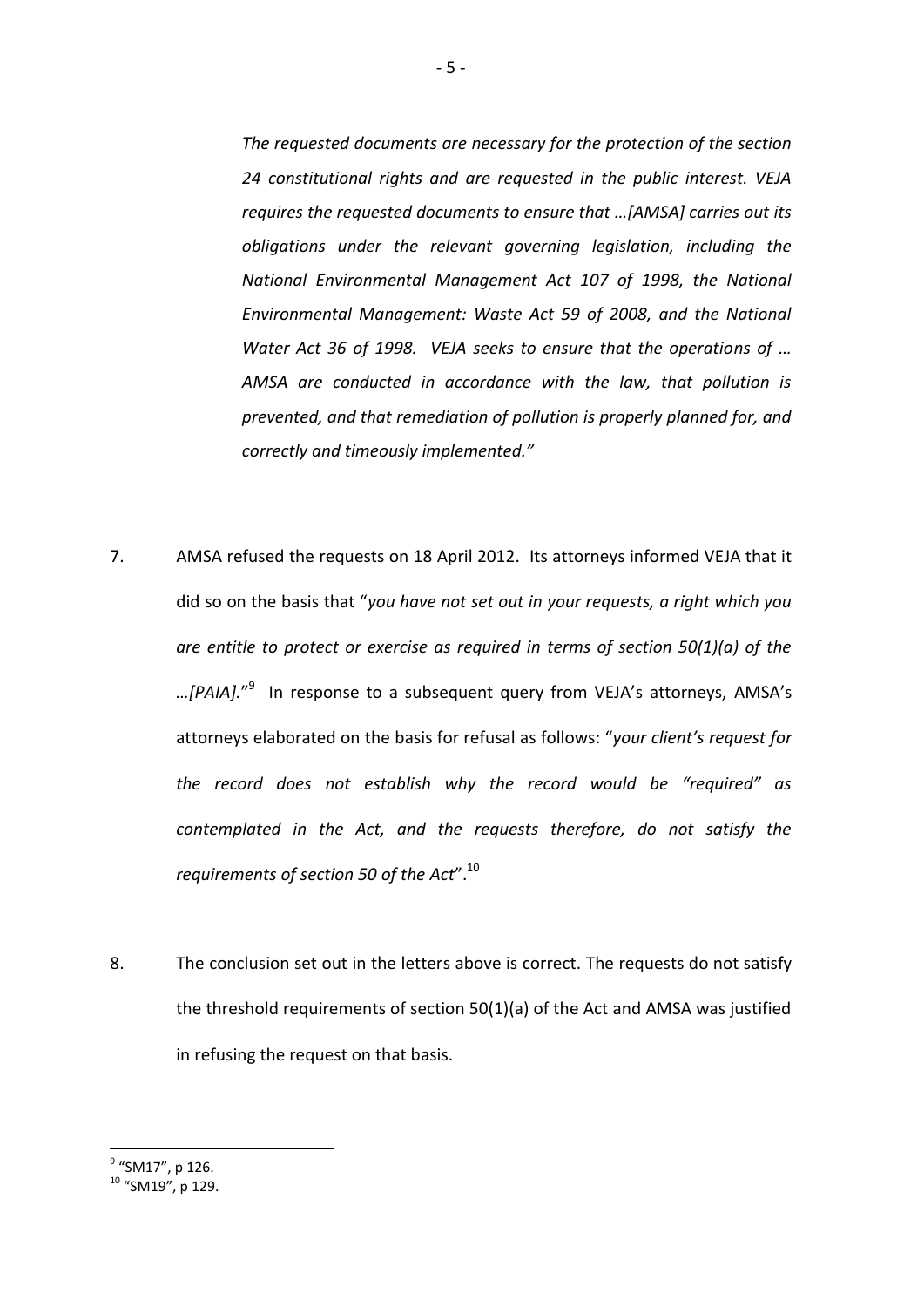9. Having so refused the requests, AMSA was not required to process the requests any further. This would have entailed, inter alia, considering the merits of the requests and determining whether any of the grounds for refusal apply to the records, determining whether any part of the record that was subject to refusal was severable from the remainder and whether any third parties had to be notified of and be given an opportunity to participate in the consideration of the request. These are burdensome requirements that are imposed on private bodies in respect only of requests that meet the section 50(1)(a) threshold.

# **VEJA HAS NOT DEMONSTRATED IN ITS REQUEST FORM THAT IT REQUIRES THE REQUESTED RECORD FOR THE EXERCISE OR PROTECTION OF A RIGHT**

#### **WHAT IS REQUIRED OF A REQUESTER**

- 10. The determination of the issues raised in this application entail the interpretation of the PAIA. The Act must be interpreted purposively.<sup>11</sup>
- 11. The principal purpose of the PAIA is to give effect to the constitutional right of access to information.<sup>12</sup> The starting point of interpretation of the Act is a consideration of the constitutional right to which it seeks to give effect. The Act

 $11$  Section 2(1) of the PAIA.

 $12$  Section 9(1)(a).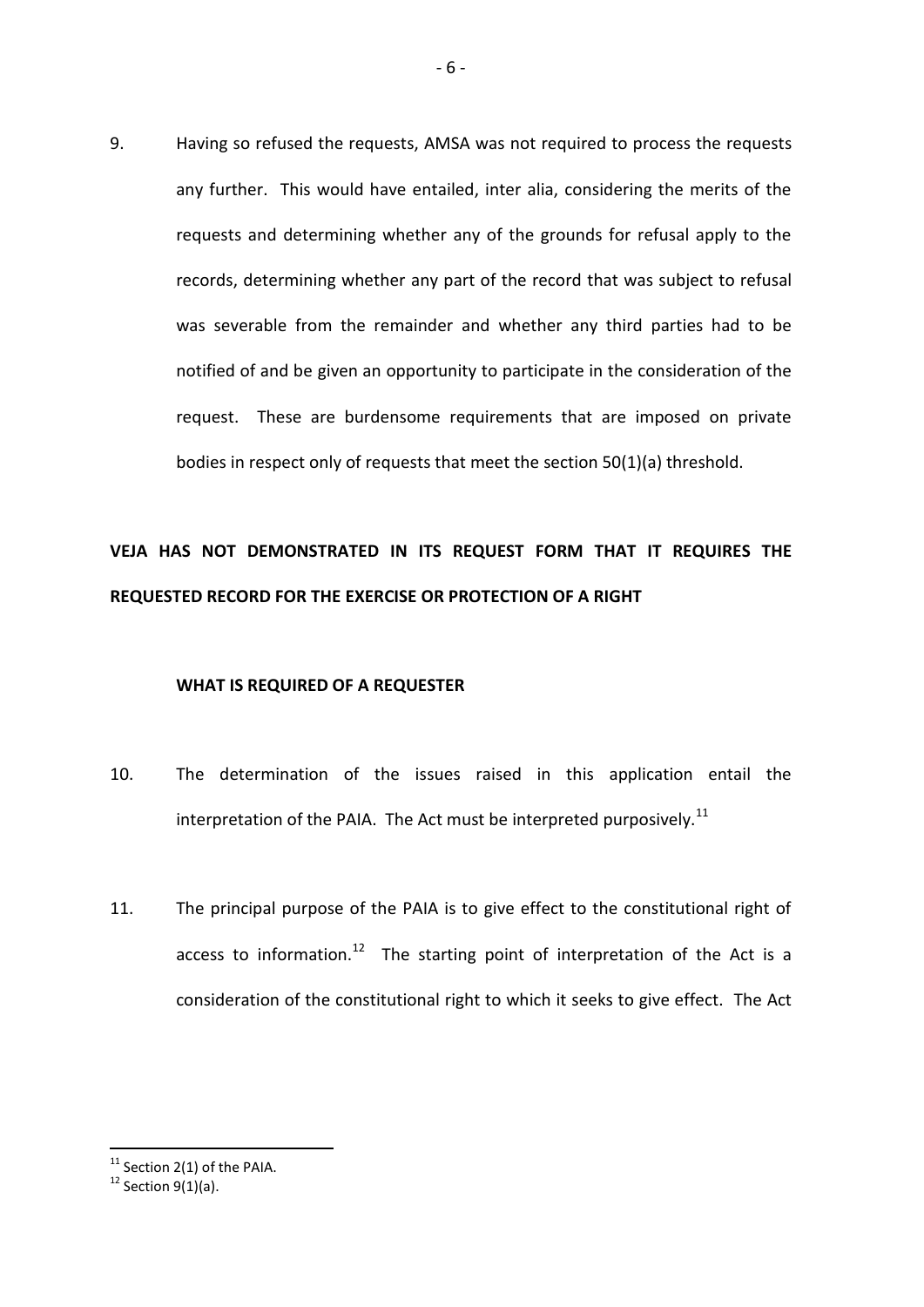must be taken to bear the same meaning as that right.<sup>13</sup>

- 12. Section 32 of the Constitution distinguishes between an unqualified right of access to information held by "*the state*" and a qualified right to information held "*by another person*". The distinction is fundamental. Only the state has general obligations of transparency and accountability.<sup>14</sup> "*Another person*", ie a private individual or entity, has a duty to respect the right of access to information only insofar as it is necessary for the exercise or protection of rights.
- 13. PAIA gives effect to this "*fundamental distinction*" <sup>15</sup> by providing separately for the provision of access to records on request depending on whether the record that has been requested is held by a "*public body*" or a "*private body*". The Act defines "*private body*" widely. The definition includes any juristic person other than a public body and any natural person who carries on or who has carried on a trade, business or profession.<sup>16</sup>
- 14. Despite this separate provision, the duties of public and private bodies that receive a request for access to information are substantially similar. They must consider whether access to the record may or must be refused on the grounds listed in the Act and, if so, must consider severing those parts of the record to

<sup>13</sup> *M&G Media Ltd and others v 2010 FIFA World Cup Organising Committee South Africa Ltd and another* 2011 (5) SA 163 (GSJ) [136]-[137]; *Centre for Social Accountability v Secretary of Parliament* 2011(5) SA 279 (ECG) [62] (the PAIA fleshes out and elaborates on the constitutional rights, and provides a structure for their operation).

<sup>&</sup>lt;sup>14</sup> Section 195(f) and (g) of the Constitution.

<sup>15</sup> *Unitas Hospital v Van Wyk* 2006 (4) SA 436 (SCA) [51].

<sup>16</sup> Section 1, sv "*private body*".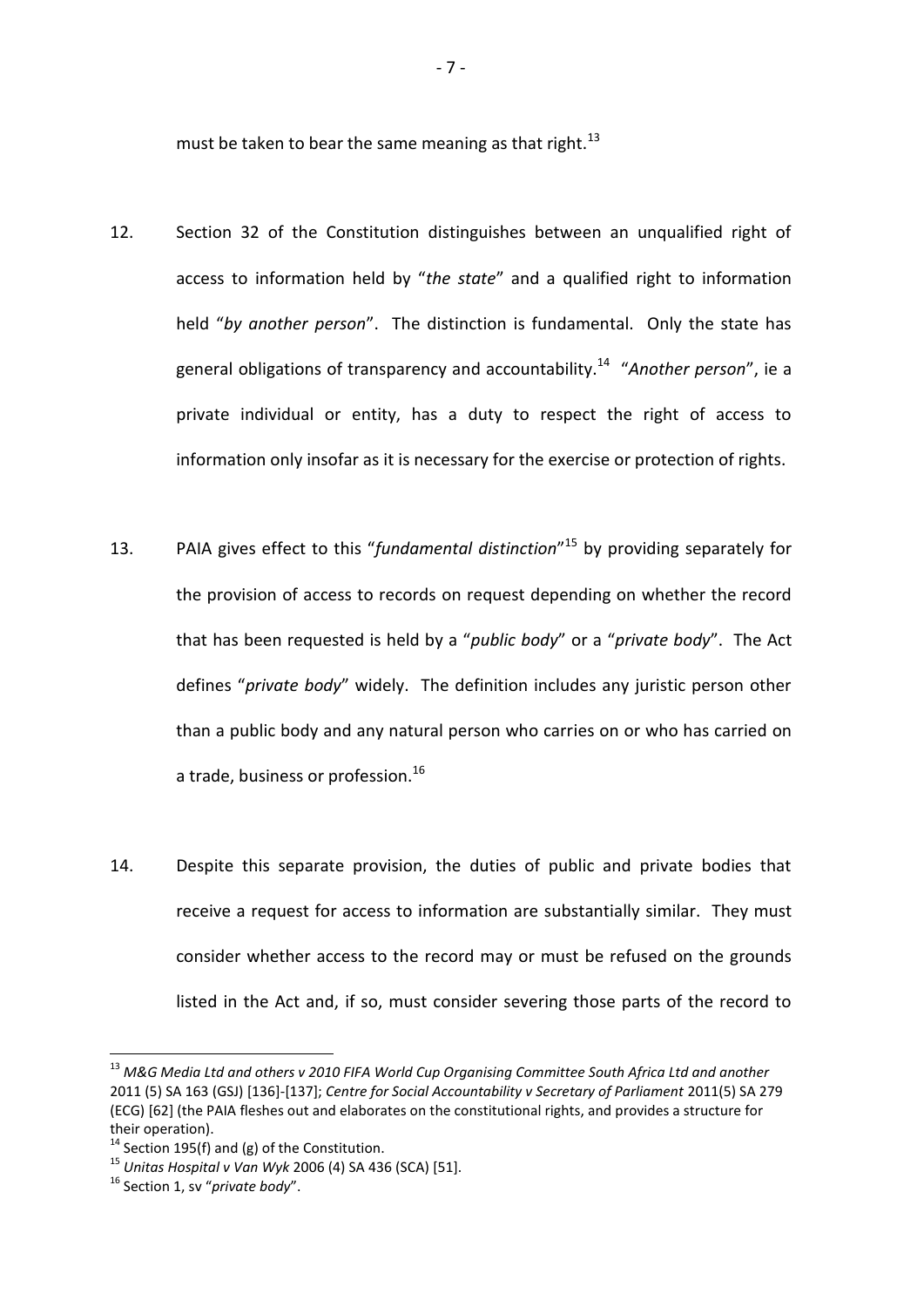which those grounds are applicable and disclosing the remainder. They must protect the rights of third parties to whom the information relates by informing them of the request and allowing them to participate in the decision to grant or refuse access. However, in order not to erase the distinction between public and private bodies and impose general obligations of transparency on private bodies, these duties are subject, in the case of private bodies, to the requester meeting an initial threshold onus. If this onus is not met, the private body is not obliged to process the request any further.

- 15. That onus is set out in section 50(1)(a) read with section 53(2)(d) of the PAIA, both quoted above. The requester must complete Form C or the form of the request must correspond substantially with it, identifying the right it is seeking to exercise and must provide an explanation as to why the requested record is required for the exercise or protection of that right.
- 16. It follows from the procedural logic of these provisions that this explanation must be provided by the requester in the request form, or in correspondence exchanged before the decision is taken to accept or refuse the request, or at least contemporaneously with it. $17$  Subsequent elaboration on the reasons for the request by a requester in their founding papers in proceedings such as these brought in terms of section 78(2)(d) cannot be a basis for the discharge of this initial onus; it must be discharged at the outset so that the recipient can assess whether to proceed further or whether the request falls to be refused for lack of

<sup>17</sup> *Fortuin v Cobra Promotions CC* 2010 (5) SA 288 (ECP) [15]-[17].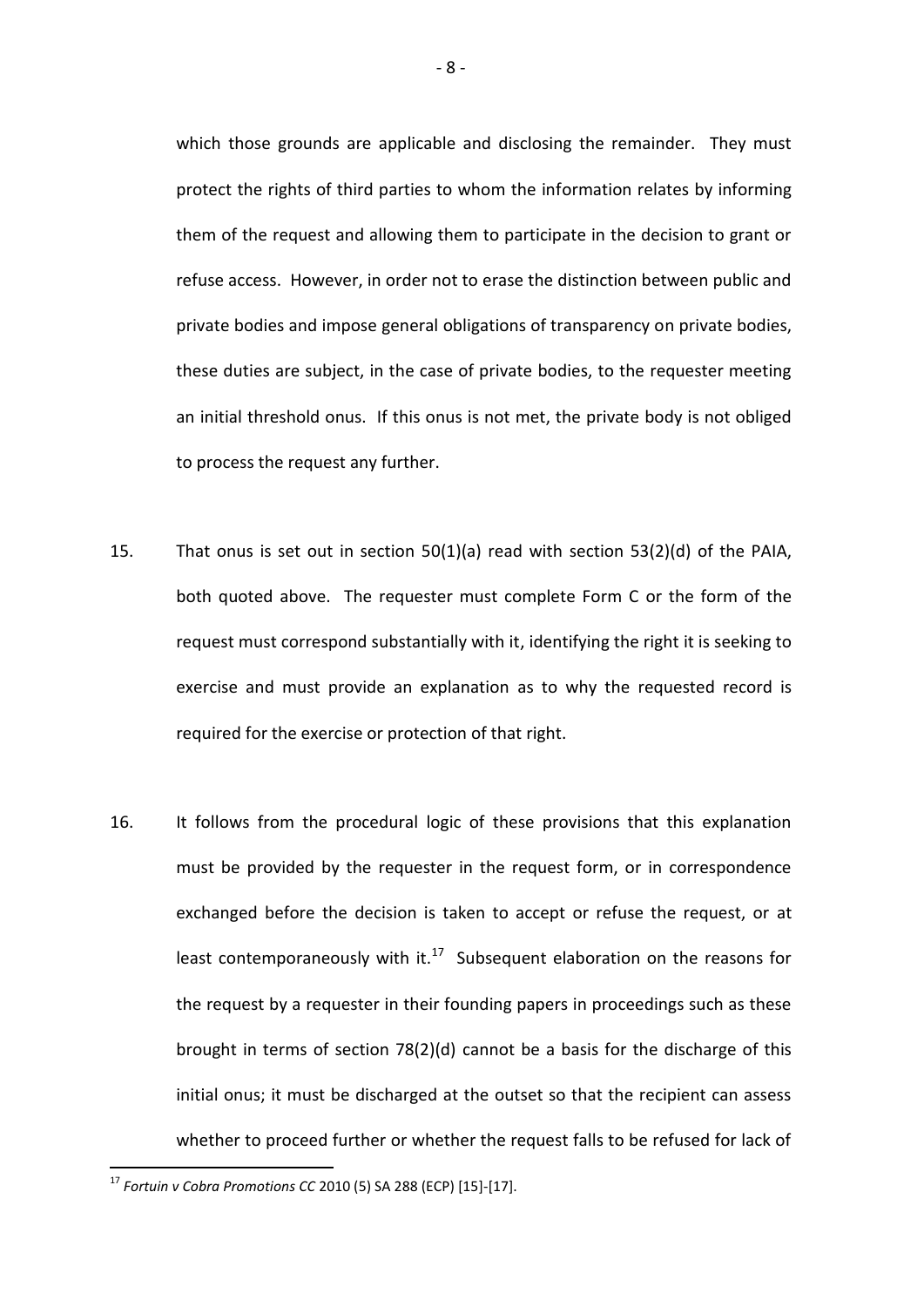an adequate explanation.

- 17. In this matter, VEJA has considerably elaborated on the reasons for its requests in its founding affidavit and also in its replying affidavit. These elaborations did not and could not have informed the earlier decision of AMSA to decline the requests and are therefore irrelevant to the consideration of this application.
- 18. In terms of section 50(1)(a) a requester must show (i) a right that he or she seeks to exercise or protect and (ii) that access to the record requested is required in order to exercise or protect that right.<sup>18</sup> Only once this has been shown does the requester have a right of access to the record that may be defeated by a valid ground of refusal.<sup>19</sup> Once the threshold requirement of section 50(1)(a) is met a private body is obliged to process and grant the request unless a ground of refusal applies to the information requested (section 50(1)(c)).
- 19. A failure to meet the threshold requirement of section 50(1)(a) therefore entitles the private body that has received the request to decide to refuse the request on this basis and to decline to process the request any further. A requester aggrieved by a decision to refuse a request is entitled to challenge it by way of an application to court in terms of section 78. The only decision that such an application can challenge is the decision taken to refuse the request on the basis that section 50(1)(a) was not complied with. No decision has been taken, nor

<sup>18</sup> *M&G Media Ltd and others v 2010 FIFA World Cup Organising Committee South Africa Ltd and another* 2011 (5) SA 163 (GSJ) [331].

 $19$  Ibid [146].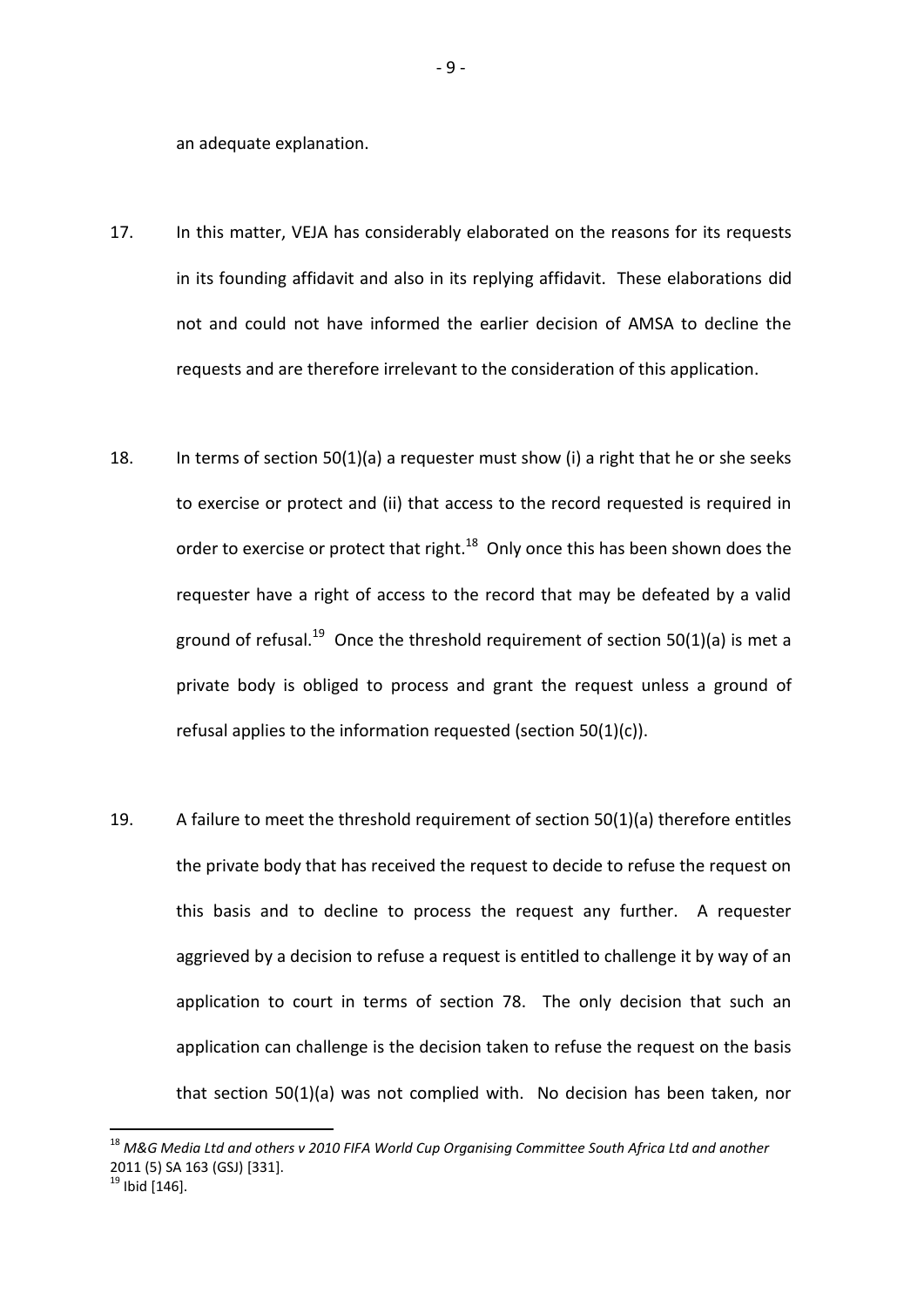needs to be taken at this stage, in terms of section 50(1)(c), i.e. whether a ground of refusal applies to the whole or part of the records requested.

- 20. VEJA has nevertheless contended in its replying affidavit, that AMSA is required to make out a case in the alternative that a ground of refusal applies to the records. It contends that AMSA must make this case in its answering affidavit and that it will not have a further opportunity to do so.<sup>20</sup> It seeks relief that would entail the granting of the request, notwithstanding that AMSA has not yet considered whether any ground of refusal applies to the information requested.
- 21. This interpretation of the Act would, in effect, require a private body to consider the substance of a request, notwithstanding its decision to refuse it on the ground that it does not need to be considered because the threshold requirement of section 50(1)(a) has not been met. Such an interpretation collapses the fundamental distinction between public and private bodies, a distinction that turns on the initial burden placed on a requester to justify its request.
- 22. As to the first requirement of section 50(1)(a) (namely a right that is sought to exercise or protect), a constitutional right undoubtedly qualifies as a right for these purposes.<sup>21</sup> Neverthless, it is insufficient simply to list one of the rights in the Bill of Rights in the absence of an indication how that right is to be protected

 $20$  RA, paragraph 42, p 262.

<sup>21</sup> *M&G Media Ltd and others v 2010 FIFA World Cup Organising Committee South Africa Ltd and another* 2011 (5) SA 163 (GSJ) [337].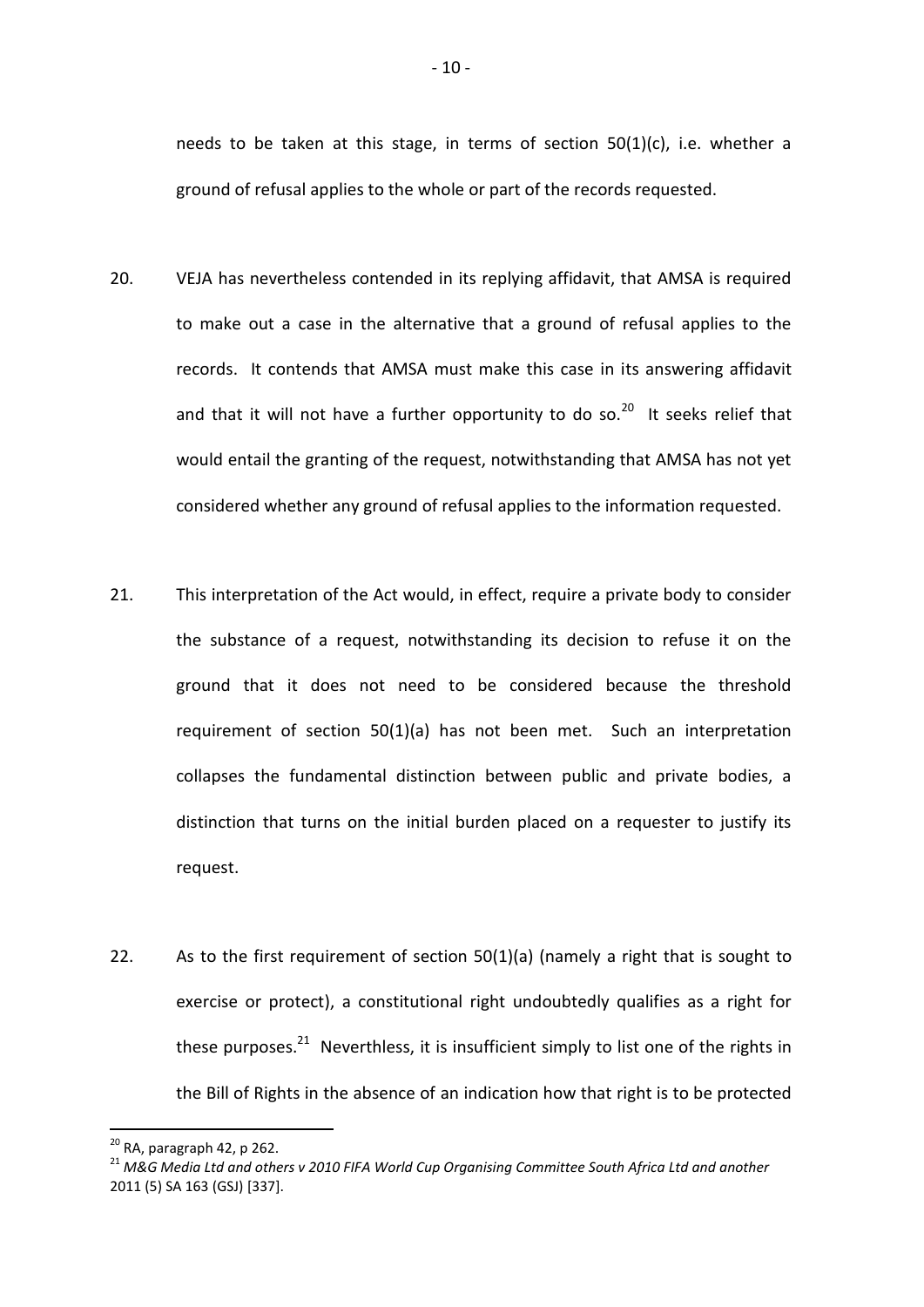or exercised by way of access to the records sought. That indication must of necessity entail an accepted or acceptable interpretation of the scope of the right that is relied upon. We will deal further below with the particular constitutional right relied upon by VEJA in their requests. In essence, we will show that VEJA advances an unsustainable interpretation of the scope of the right in section 24 of the Constitution.

- 23. As to the second requirement (namely, that access to the record requested is required in order to exercise or protect a right), the case law establishes the following:
	- 23.1. "Required" means "reasonably required".<sup>22</sup> This is a flexible standard, compliance with which must be assessed on a case-by-case basis. $^{23}$
	- 23.2. A number of factors must be taken into account in this assessment.
	- 23.3. The purpose of the "*need to know*" condition on the right of access to information in private hands must be kept in mind when interpreting and applying the provision. Neither the Act nor the constitutional right to which it gives effect dissolves the boundaries between the public and private sector by imposing a general duty of transparency on the latter. Rather, the right of access to information in private hands is intended to

<sup>22</sup> *Unitas Hospital v Van Wyk* 2006 (4) SA 436 (SCA) [6].

 $23$  Ibid.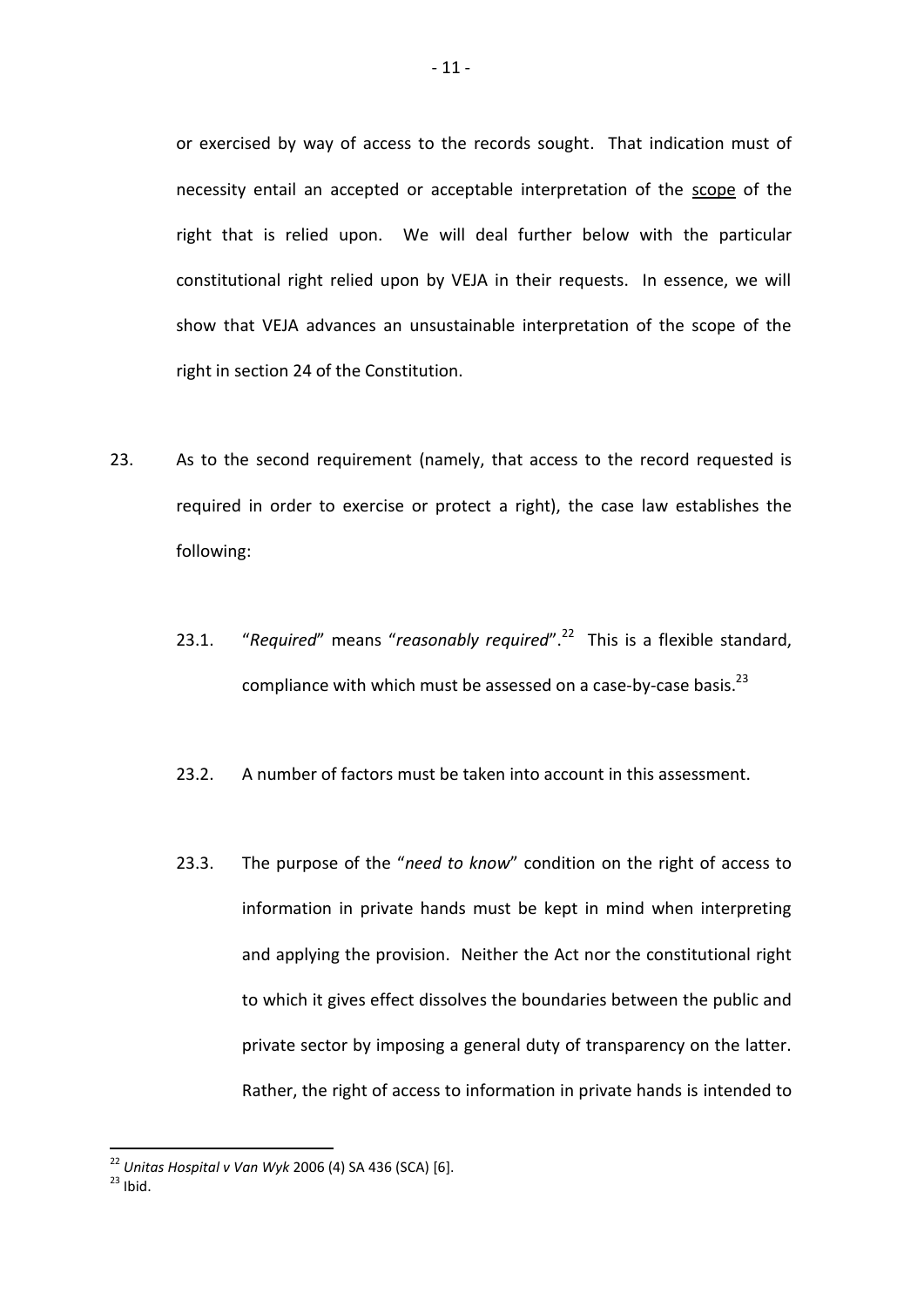protect rights that might be harmed by secrecy. Private bodies should not be required to consider requests for access to information from requesters who have only an ideological or abstract interest in the information sought, or from requesters who are on a fishing expedition in contemplation of possible litigation.<sup>24</sup>

- 23.4. Requesters must demonstrate a "*substantial advantage*" to be gained from access to the information or an "element of need" to have it.<sup>25</sup>
- 23.5. The test is objective. The requester must make out a case that the records requested are "*required*", in an objective sense, for the exercise or protection of rights.<sup>26</sup> It is insufficient that the record is merely desired by the requester.
- 23.6. Although the requester is required to make out a case, the constraints under which he or she operates must be kept in mind. The point of a right of access to information is to allow a requester to obtain information that he or she does not currently possess. As a result, in most cases, the requester will not have had sight of the requested record, will not know its contents or even whether it exists. Obviously, in such circumstances, the requester cannot be expected to

<sup>&</sup>lt;sup>24</sup> Ibid [21], [22] (private-body provisions of PAIA not intended to allow pre-action discovery "as a matter of course", pre-action discovery under PAIA the exception rather than the rule).

<sup>25</sup> *Clutchco (Pty) Ltd v Davis* 2005 (3) SA 486 (SCA) [13].

<sup>26</sup> *Fortuin v Cobra Promotions CC* 2010 (5) SA 288 (ECP) [27] (requester must lay a 'cogent foundation' for the request).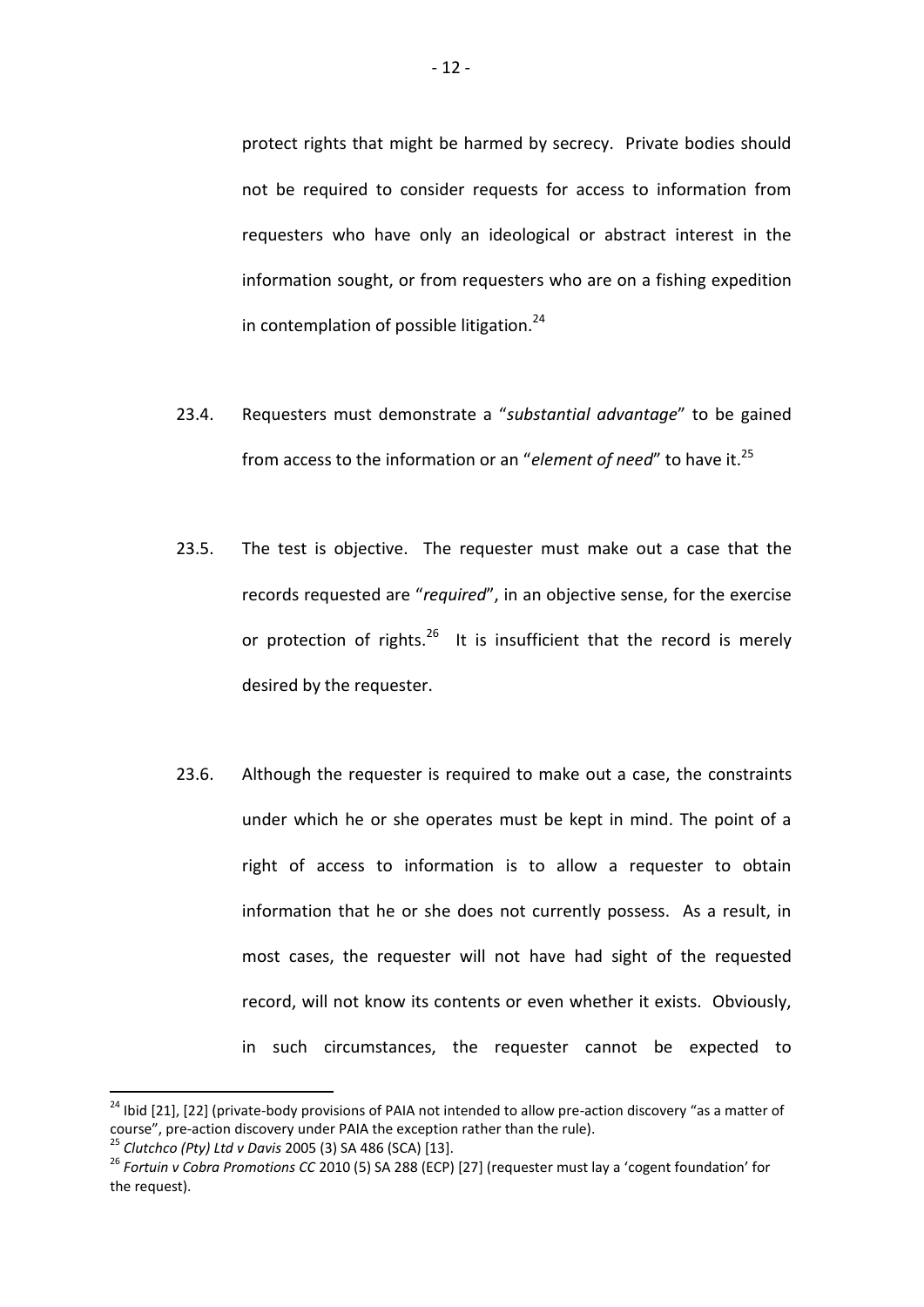demonstrate a link between the record and rights with any degree of detail or precision.<sup>27</sup>

23.7. The existence of alternative remedies under the common law or legislation is a factor to be taken into account, in assessing whether access to the information required by a party invoking the PAIA is "*required*" for the exercise or protection of any of that party's rights.<sup>28</sup>

# **THERE IS NO CONSTITUTIONAL RIGHT TO ENFORCE DIRECTLY THE REGULATORY PROVISIONS OF THE ENVIRONMENTAL LEGISLATION**

- 24. AMSA submits that the explanation provided in the letters of request does not meet the requirements of the Act. The explanation is reproduced in paragraph 6 above. In summary:
	- 24.1. It contains a description of VEJA and an overview of its activities as a non-governmental organisation aimed at promoting environmental awareness and sustainable development and countering "*environmental injustices*".

24.2. It says that the documents are necessary for the protection of the

<sup>27</sup> *M&G Media Ltd and others v 2010 FIFA World Cup Organising Committee South Africa Ltd and another* 2011 (5) SA 163 (GSJ) [353].

<sup>28</sup> *Fortuin v Cobra Promotions CC* 2010 (5) SA 288 (ECP) [26]-[27], citing *Clutchco (Pty) Ltd v Davis* 2005 (3) SA 486 (SCA) [14] and [17].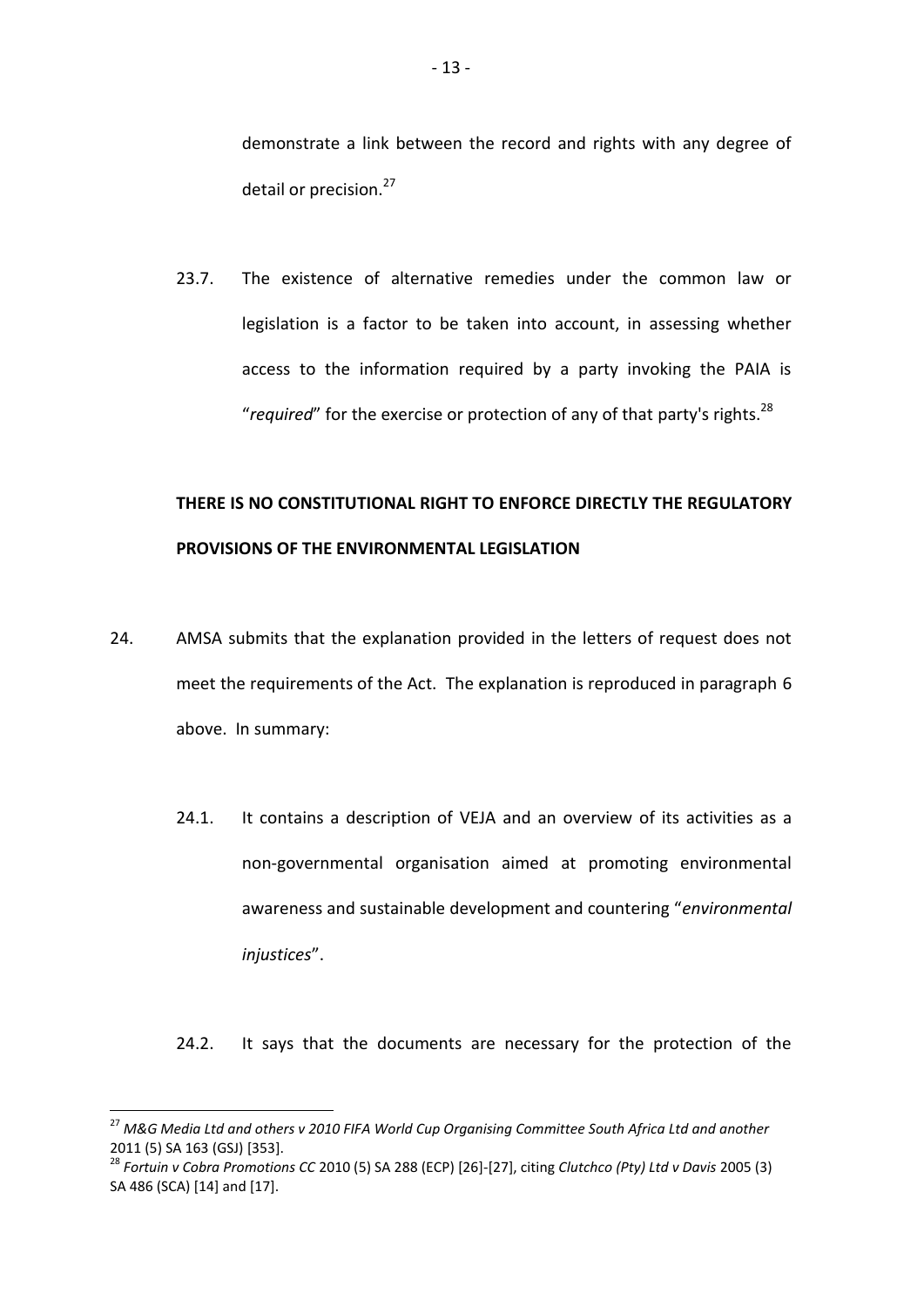"*section 24 constitutional rights*".

- 24.3. It claims that the documents are required to "*ensure that …[AMSA] carries out its obligations under the relevant governing legislation*". The request is made to ensure that AMSA's operations "*are conducted in accordance with the law, that pollution is prevented, and that remediation of pollution is properly planned for and correctly and timeously implemented*".
- 25. As set out above, a requester is entitled to rely on a constitutional right to ground a request. The request must however, be located within the accepted scope of this right. If it is not, the requester seeks to exercise or protect a right that does not exist and this cannot ground an entitlement to seek information pertinent to it.
- 26. By analogy, the request for the record of the investigation into nursing standards in *Unitas Hospital* could not plausibly have been grounded on an alleged threat to the right of access to health care services in section 27 of the Constitution. The scope of that right (a right to have measures taken by the state to ensure progressive realisation of access to health care services) does not extend to the protection of any of the interests that the requester sought to advance by having access to the record that was requested in that case.
- 27. The same difficulty affects the right that VEJA alleges that it seeks to exercise or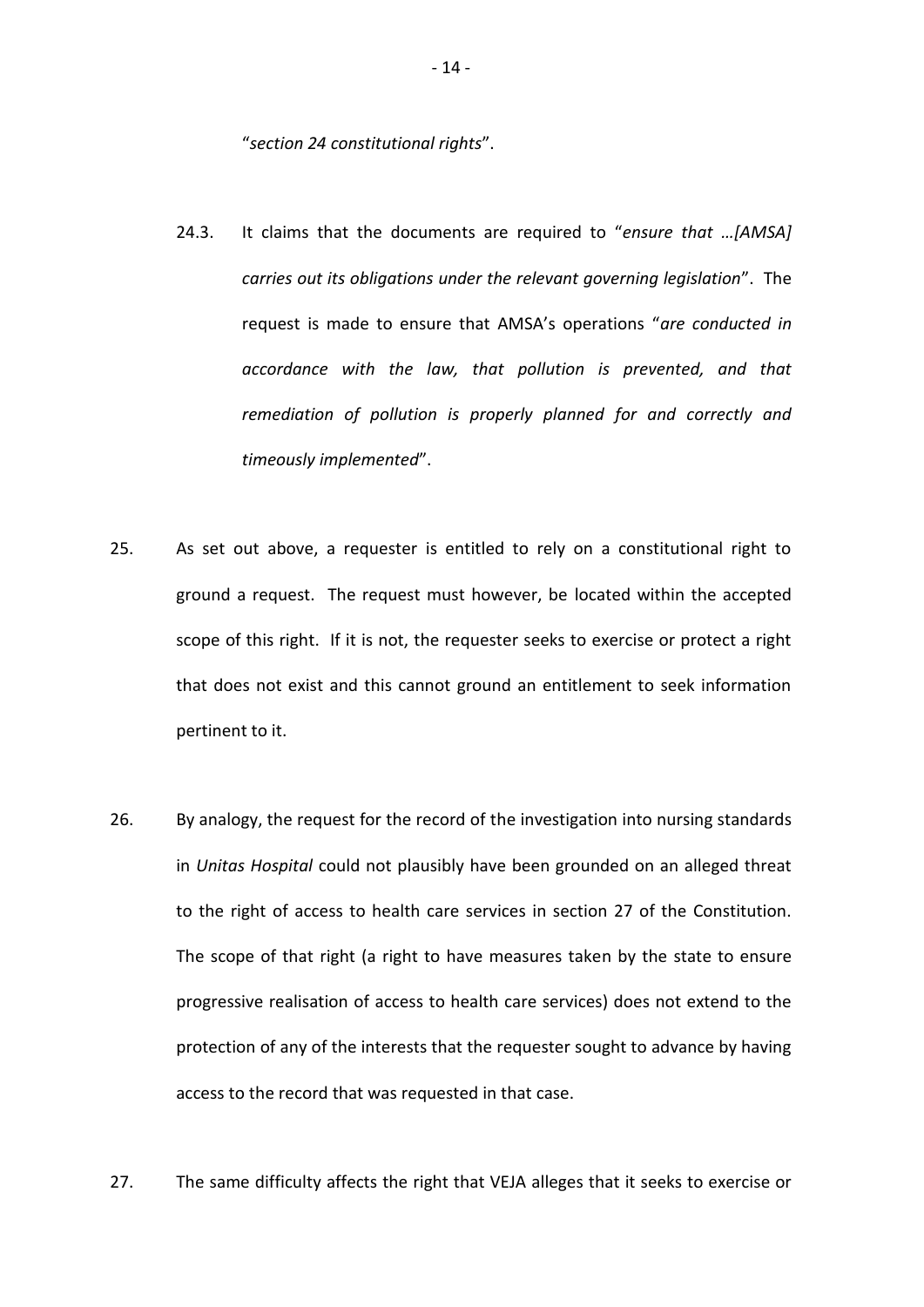protect in this case. The organisation seeks to protect a right to monitor and to enforce AMSA's compliance with environmental laws and to hold AMSA accountable to the public for remedying and/or preventing any harmful pollution it may have caused. But there is no such right and accordingly VEJA cannot seek access to information in terms of the PAIA to protect this assumed right.

- 28. The request refers generally to "*the section 24 constitutional rights*", but at best VEJA can rely only on the right in paragraph (a) of section 24, namely the right to an environment that is not harmful to health or well-being. This is because paragraph (b) of section 24 is a right to have reasonable legislative and other measures taken by the state to protect the environment and cannot be invoked directly against AMSA, or even indirectly through the mechanism of a PAIA request.<sup>29</sup> In the event that the state has failed in its constitutional obligation to make and implement legislation to protect the environment, the applicant could rely on section 24(b) of the Constitution for relief.
- 29. But that is not VEJA's case. It seeks information from AMSA to ensure that AMSA is carrying out its legislative obligations. VEJA seeks, through the indirect mechanism of a PAIA request, to require AMSA to give an account to it of its compliance with environmental laws. Should it then be established that AMSA has fallen short and the environmental authorities have failed properly to hold it

<sup>&</sup>lt;sup>29</sup> MEC, Department of Agriculture, Conservation and Environment v HTF Developers (Pty) Ltd 2008 (2) SA 319 (CC) [17]: section 24*(b)* is "*in the nature of a directive principle, having the character of a so-called second generation right imposing a constitutional imperative on the state to secure the environmental rights by reasonable legislation and other measures*".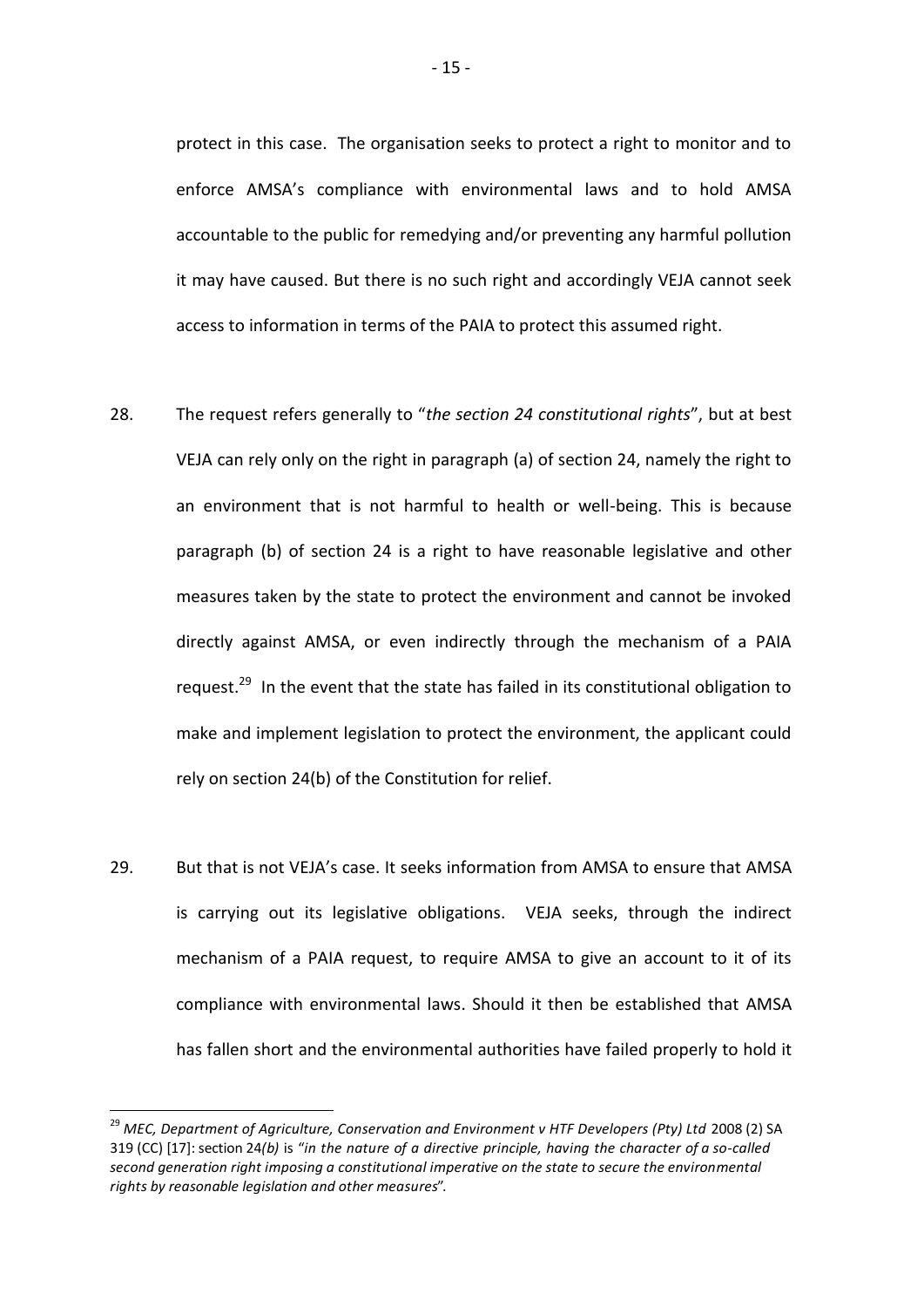to account for the breach of its obligations, then VEJA intends to act so as to ensure that AMSA complies with its obligations. The scope of the constitutional right does not extend to such a claim.

- 30. Though it is not obliged to do so, AMSA's attorneys entered into correspondence with VEJA in which it invited it to motivate further its requests.<sup>30</sup> This correspondence is annexed to the founding affidavit at "SM12" and "SM13". $^{31}$
- 31. It appears from this correspondence that VEJA's motivation for seeking to ensure that AMSA complies with its environmental obligations and for seeking to hold AMSA accountable to the public for remedying and/or preventing any environmental harm it may have caused is its belief that the authorities responsible for ensuring environmental compliance are not capable of doing so.
- 32. VEJA's attorneys stated that the organisation "*works with the regulators to ensure compliance with environmental laws*". The letter further elaborated that:

*"The Compliance Monitoring and Enforcement ("CME") Units of the relevant regulators are woefully understaffed – this situation is particularly acute within the Department of Water Affairs, where, as at August last year, only the Mpumalanga regional office had a fully functional CME unit. As a result, there is certainly not capacity within government to monitor compliance at all facilities in the country, and it is crucial for the public to* 

<sup>&</sup>lt;sup>30</sup> Section 19 of the PAIA obliges public bodies to assist requesters to make requests. There is no equivalent duty placed on private bodies.

 $31$  Pages 108 and 111.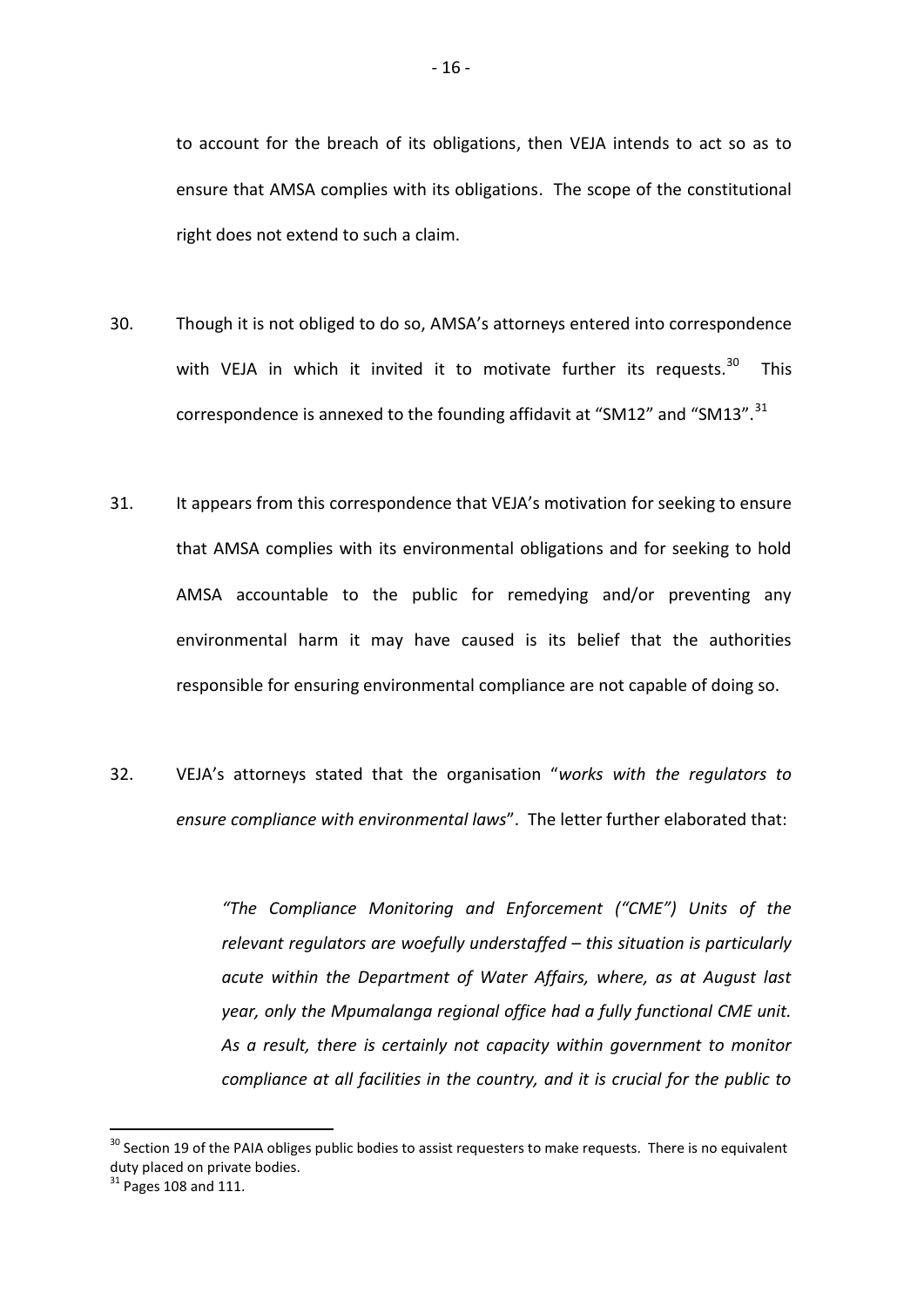*play an active role in this regard."<sup>32</sup>*

- 33. It appears from this letter that VEJA believes that the authorities that ought to be ensuring compliance with environmental laws are not doing their job properly because they lack the resources to do so. On the strength of this belief, VEJA seeks to constitute itself as a parallel enforcement agency and it is to this end that it alleges that it is entitled to the requested information to assist it in performing the role that it has assumed.
- 34. AMSA is subject to environmental legislation and to the jurisdiction of the state environmental authorities which enforce that legislation. It has numerous statutory duties to provide comprehensive access to information about the environmental impact of its activities to those authorities to enable them to monitor and enforce its compliance with the law. AMSA gives its full cooperation to the authorities and complies with all its duties in this regard. It does not however have similar obligations to non-state entities such as VEJA who have taken it upon themselves to monitor its activities because they are of the view that the state is not able properly to do so. VEJA's requests, and the reasons that it gave for them, suggest that AMSA owes it an obligation of transparency so that it can monitor the extent to which AMSA is complying with the law and the extent to which the authorities are properly enforcing it. AMSA has no such obligation to VEJA.

 $32$  "SM13", paragraphs 8-9, p 112-13.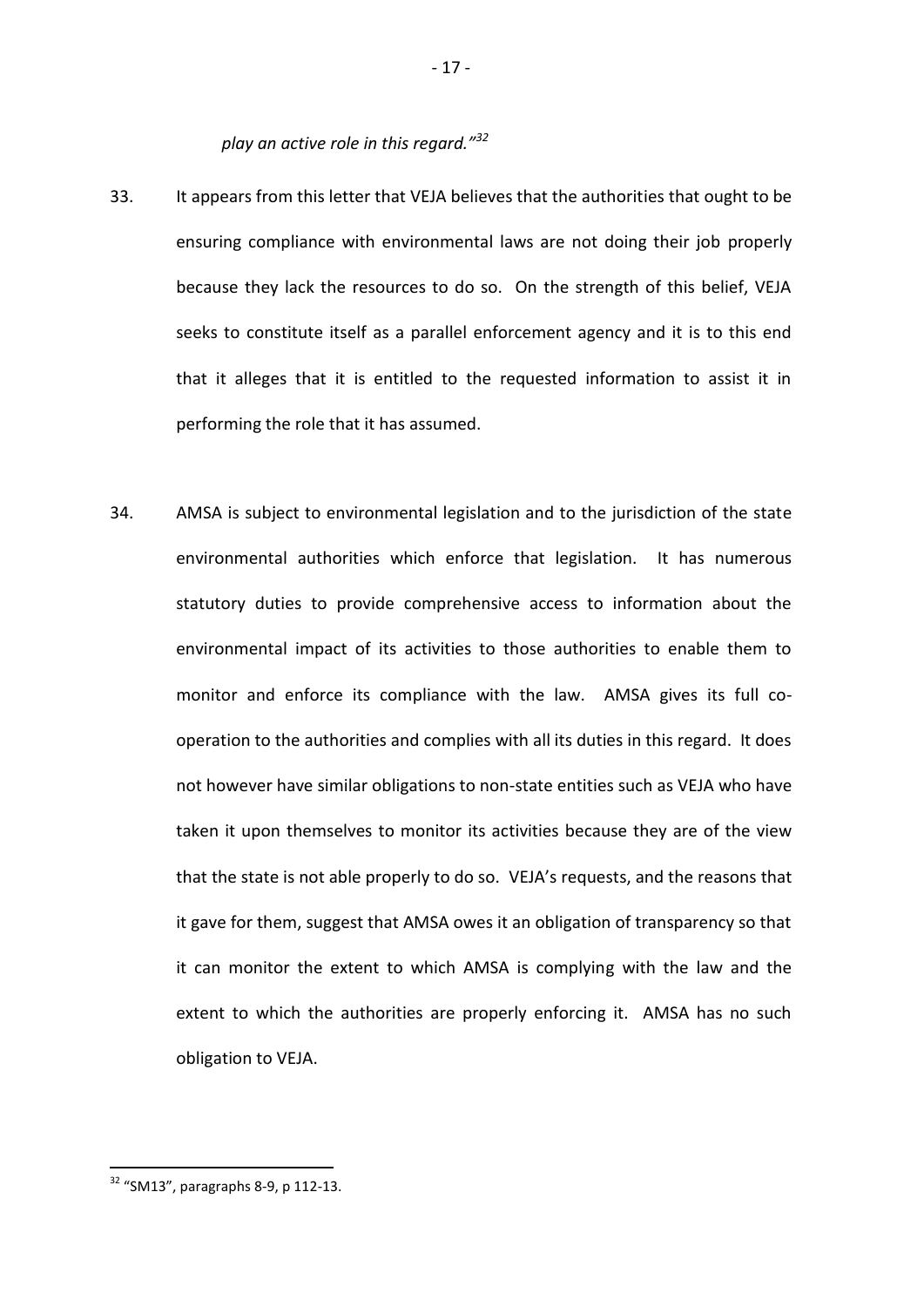- 35. While VEJA's efforts to assist the environmental authorities are undoubtedly undertaken in good faith and in the public interest, this does not give it a right to set up a parallel enforcement agency and enforce the law itself because it believes the state is incapable of doing so properly.
- 36. Interested and affected parties are encouraged to report instances of environmental non-compliance to the environmental authorities.<sup>33</sup> Thev have all the further remedies provided for by environmental legislation, by administrative law and by the Constitution itself to enable them to stir the state into action if they believe that it is not properly performing its duties. In respect of AMSA's operations, there are specific forums aimed at providing reliable information to the public on AMSA's environmental impact and the status of the receiving environment.<sup>34</sup>
- 37. VEJA does not have a right simply to bypass the statutory mechanisms and processes that have been put in place for ensuring statutory compliance as they seek to do in this application. Yet this is precisely the "*right*" that it purports to protect and enforce by way of its requests for access to information. There is no such right and therefore no basis for VEJA to justify its requests on the assertion that access to the records is required for the exercise or protection of this right.

38. AMSA was therefore entitled to refuse the requests and decline to deal further

 $33$  VEJA refers to a hotline established for this purpose in its letter at "SM13", p 113.

 $34$  AA paragraph 65, p 228-9.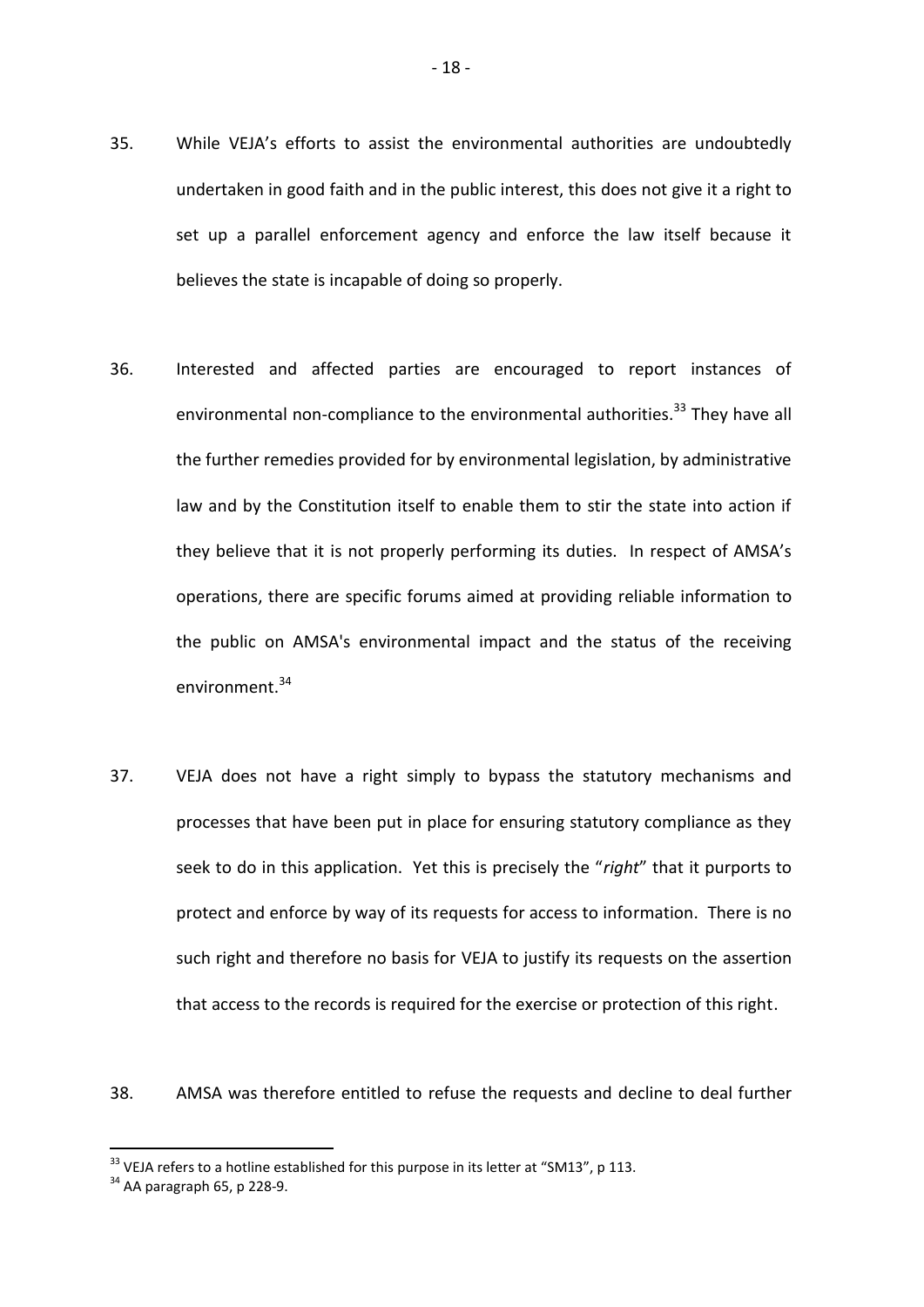with them on this basis.

## **THE REQUEST DOES NOT SHOW THAT THE RECORDS ARE REQUIRED TO PROTECT OR EXERCISE THE CLAIMED RIGHT**

- 39. Even if VEJA did have the right that it claims, it failed to meet the threshold requirement of explaining why the records that it had requested were required to exercise or protect that right in the sense of demonstrating a "*substantial advantage*" to be gained from access to the information or an "*element of need*" to have it. $^{35}$
- 40. This is particularly so in the case of the Master Plan request. In this regard VEJA alleges that it requires access to the records in order to take measures to ensure –
	- 40.1. firstly, that AMSA's "*operations are conducted in accordance with the law"*;
	- 40.2. secondly, that "*further pollution is prevented*"; and
	- 40.3. thirdly, that "*rehabilitation of the environment and remediation of pollution are properly planned for and correctly and timeously*

<sup>35</sup> *Clutchco (Pty) Ltd v Davis* 2005 (3) SA 486 (SCA) [13].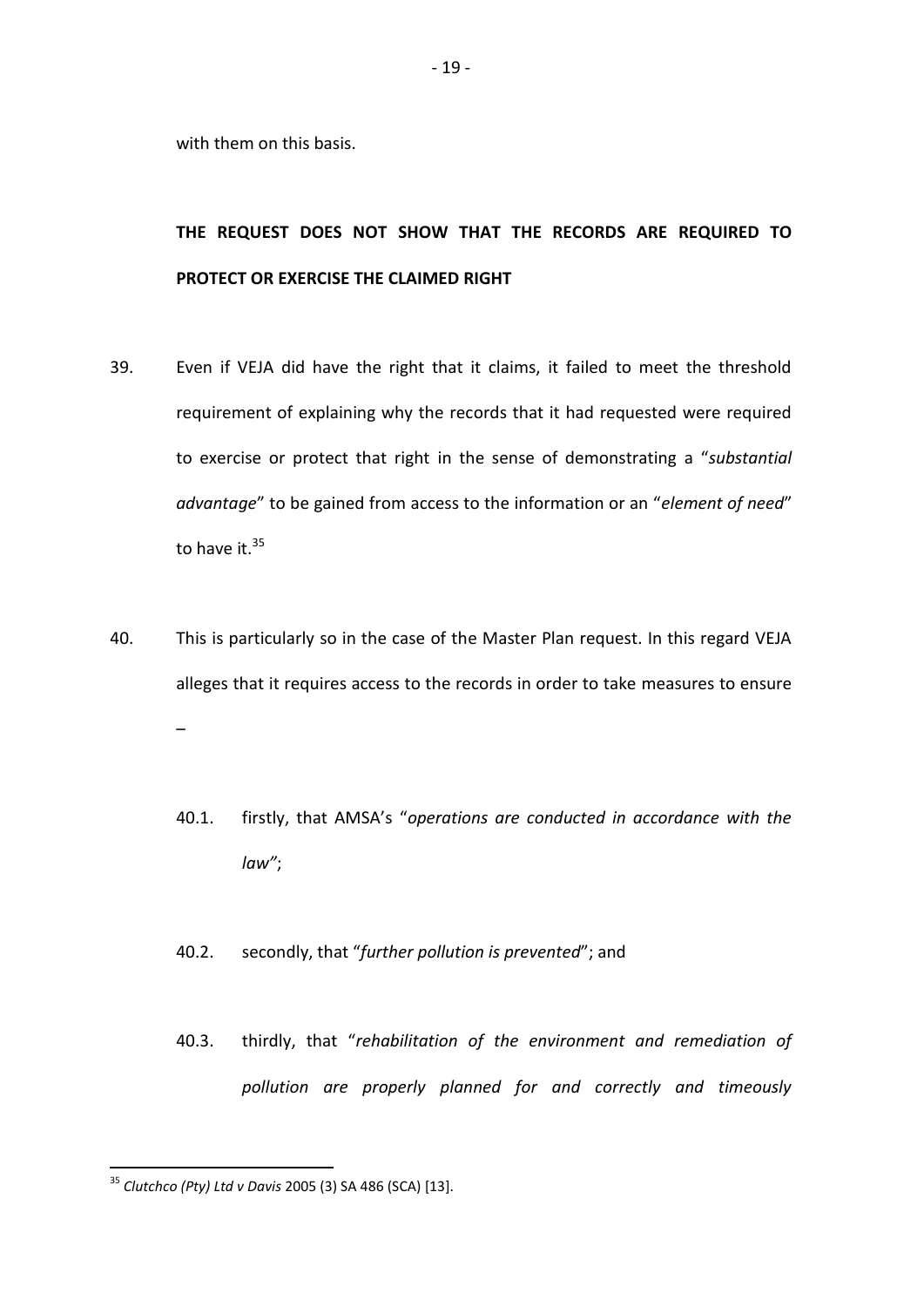## *implemented"*.<sup>36</sup>

- 41. Regarding the first submission, the Master Plan cannot provide any information as to whether AMSA's operations are being conducted in accordance with the law. This is so for the following reasons:
	- 41.1. The Master Plan was compiled between 2000 and 2003 and has never been updated.<sup>37</sup>
	- 41.2. The document was based on numerous studies undertaken by external consultants between 2000 and 2002 and covered a wide range of environmental issues. $38$  The studies assessed the operations being undertaken at the Vanderbijlpark works at that time.
	- 41.3. Subsequent to the completion of the Master Plan in 2003, AMSA implemented numerous environmental management measures which required new licenses or permits or amendments to existing licences or permits. During this process it was found that the information contained in the Master Plan was out-dated and obsolete and could no longer be relied on to support the new licence applications. Consequently, new studies were commissioned which replaced the studies comprising the Master Plan and a new dynamic environmental management process

 $36$  Paragraph 37, pages 25 – 26.

 $37$  AA paragraphs  $32.2 - 32.3$  and 38, pages 207 and 218.

<sup>38</sup> AA paragraphs 32.2, page 207.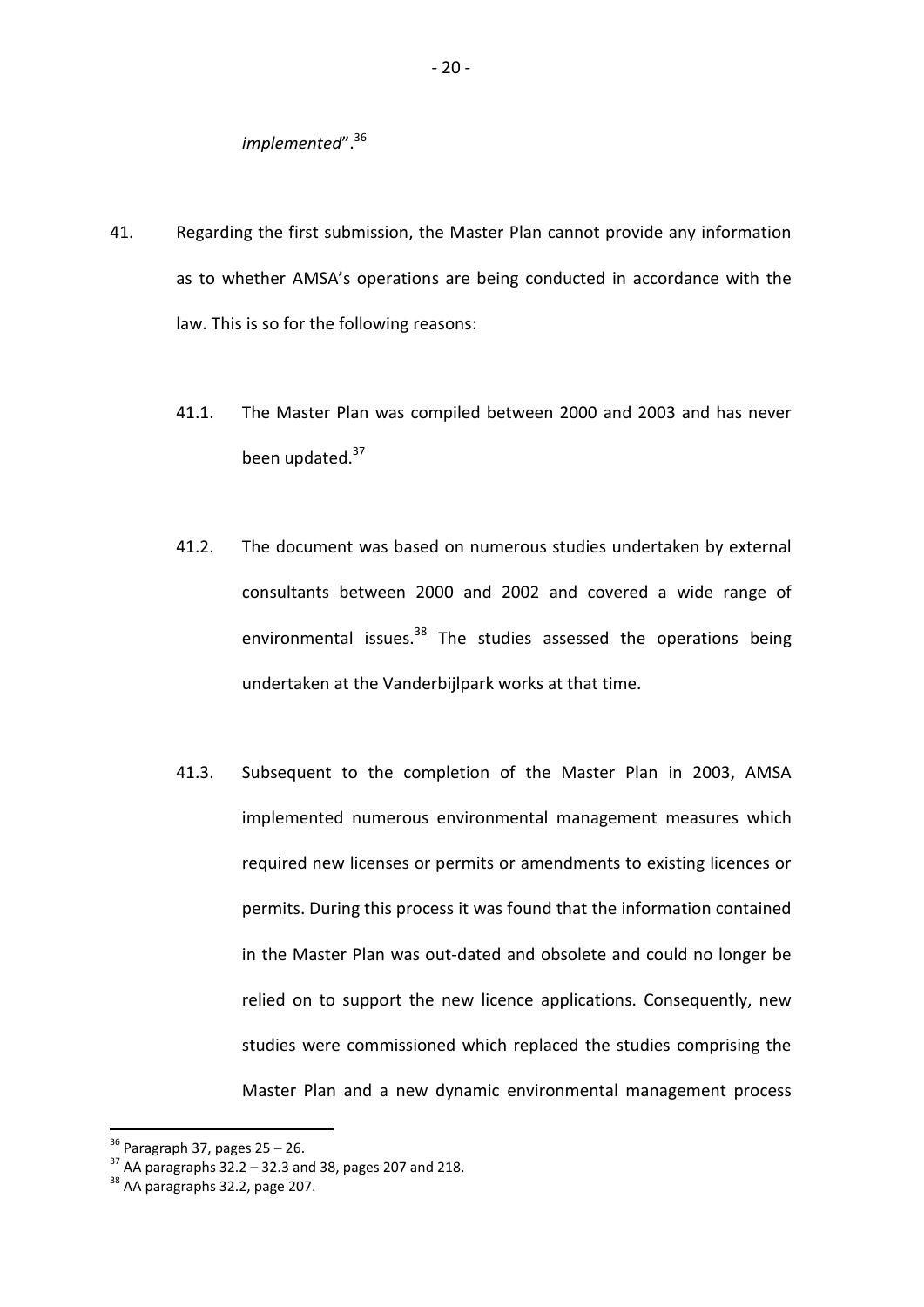was embarked upon which replaced the out-dated Master Plan.<sup>39</sup>

- 41.4. Since the Master Plan contains an out-dated description of the operations being undertaken at the Vanderbijlpark works and does not deal with the numerous environmental management measures that have been implemented since its compilation in 2003 or the new environmental management process that has embarked upon, it cannot assist VEJA in determining whether AMSA's operations are being conducted in accordance with the law.
- 42. As regards the second submission, the Master Plan will not enable VEJA to take measures to ensure that further pollution is prevented. This is principally because, upon re-evaluation of the Master Plan for the purposes of obtaining various licences and permits in subsequent years, as mentioned above, the findings, recommendations and baseline environmental data contained in the various studies which formed the basis of the report were found to be scientifically and technically flawed in two fundamental respects:<sup>40</sup>
	- 42.1. Firstly, the baseline environmental data was scientifically flawed in that inappropriate methodologies were employed to gather the data,

<sup>&</sup>lt;sup>39</sup> AA paragraph 32.4.2, page 208; paragraph 32.7, pages 212 – 215. Paragraph 32.7 provides details regarding the new studies which have replaced the outdated studies informing the Master Plan.  $40$  AA paragraphs 32.4.1 and 32.5, pages 208 and 209.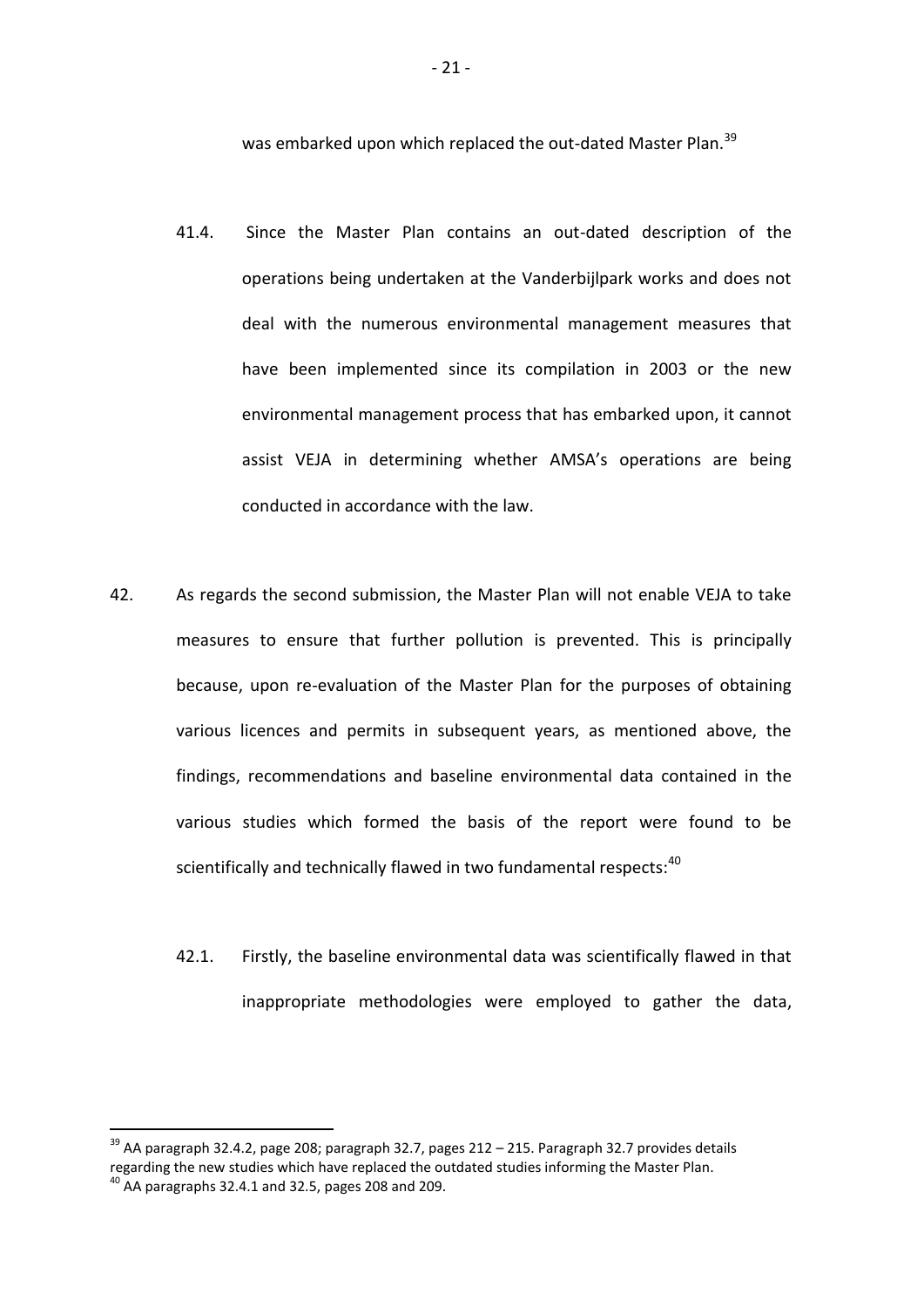resulting in conclusions that were scientifically unfounded.<sup>41</sup>

- 42.2. Secondly, the environmental and human health risks posed by the Vanderbijlpark works were assessed in terms of inappropriate standards, resulting in an inaccurate and flawed assessment of the actual risks posed.<sup>42</sup>
- 43. As a result of these fundamental errors the Master Plan did not accurately portray the environmental and human health impacts of AMSA's operations.
- 44. Consequently, the report cannot be relied on to assess present impacts. Put differently, pollution prevention measures based on the findings, recommendations or baseline data contained in the Master Plan will not ensure that further pollution is prevented.
- 45. Regarding the third submission, the Master Plan will not enable VEJA to take measures to ensure that rehabilitation of the environment and remediation of pollution are properly planned for and correctly and timeously implemented because the rehabilitation and remediation measures set out in the Master Plan no longer inform AMSA's environmental management practices.<sup>43</sup> In particular:

<sup>&</sup>lt;sup>41</sup> Paragraph 32.6, pages 210 – 212. See in particular the criticism of the methodology followed in the groundwater assessment in paragraph 32.6.1, page 210, the solid waste study in paragraph 32.6.4, page 211 and the air quality study in paragraph 32.6.5, page 211.

 $42$  AA paragraph 32.5, page 209.

 $43$  AA paragraphs 33 - 35, pages 215 - 218.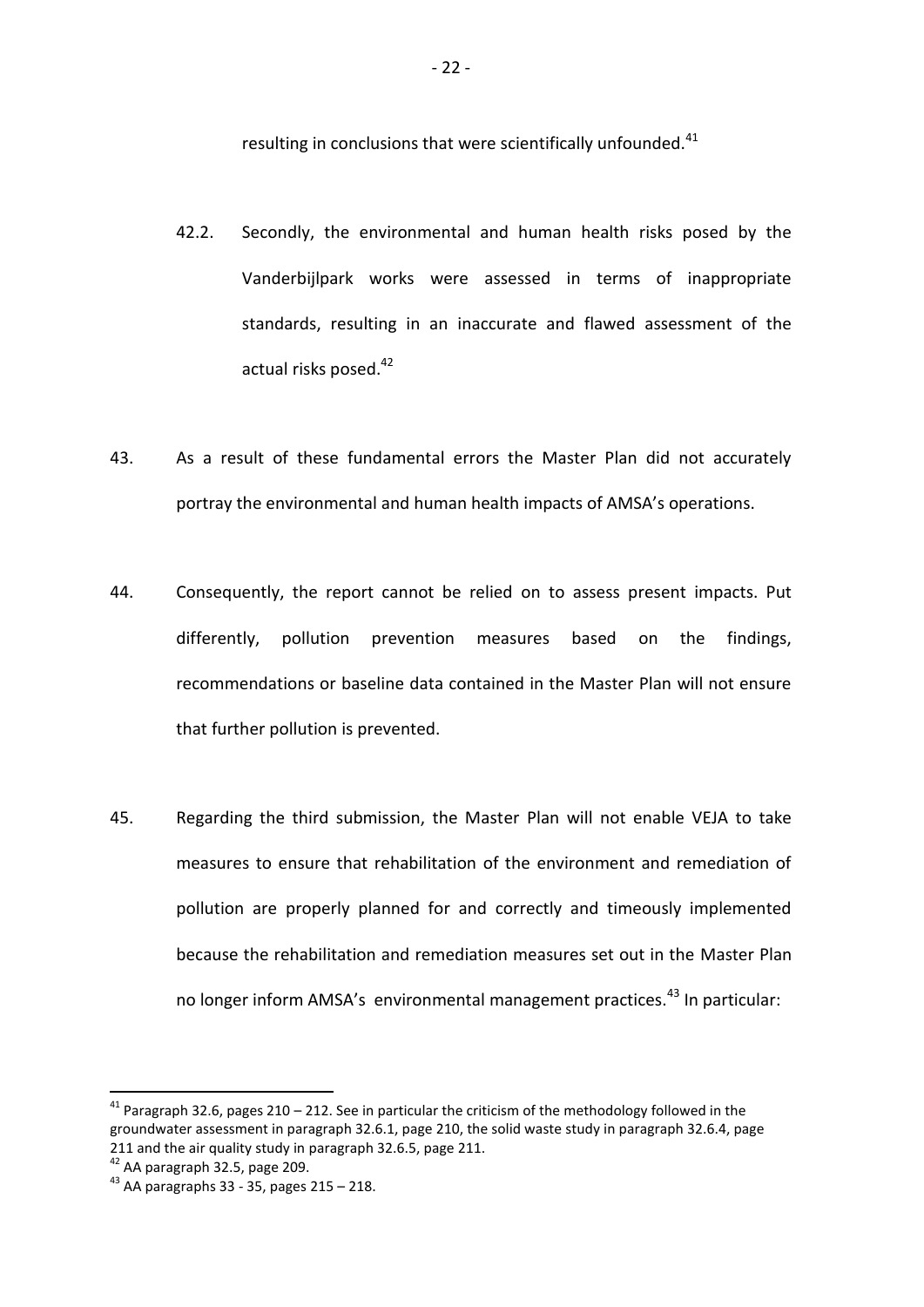- 45.1. AMSA's current environmental process is developed in accordance with and in response to current legislation; permits, licences and environmental authorisations required for the site (such as its atmospheric emission licence, water use licence and waste management licence); available monitoring data; baseline assessments and day-today environmental management system deliverables (such as incident reports or new risks that are identified and remedied).<sup>44</sup>
- 45.2. AMSA's environmental management process derives strategic direction and develops priorities from the ISO 14001 environmental management system and the various environmental permits, licences and environmental authorisations required for the site.<sup>45</sup>
- 45.3. The priority areas identified in the Master Plan for the Vanderbijlpark Works (and referred to in paragraph 15.7 of the founding affidavit<sup>46</sup>) are no longer the priorities that receive attention from the AMSA environmental management division.<sup>47</sup>
- 46. The Master Plan accordingly has no bearing on AMSA's current environmental management process and accordingly cannot assist VEJA to take measures to ensure that proper and timeous rehabilitation of the environment and

 $44$  AA paragraph 34, pages 216 – 217.

<sup>45</sup> AA paragraph 35, page 217.

 $46$  FA page 16.

 $47$  AA paragraph 33, pages 215 – 216.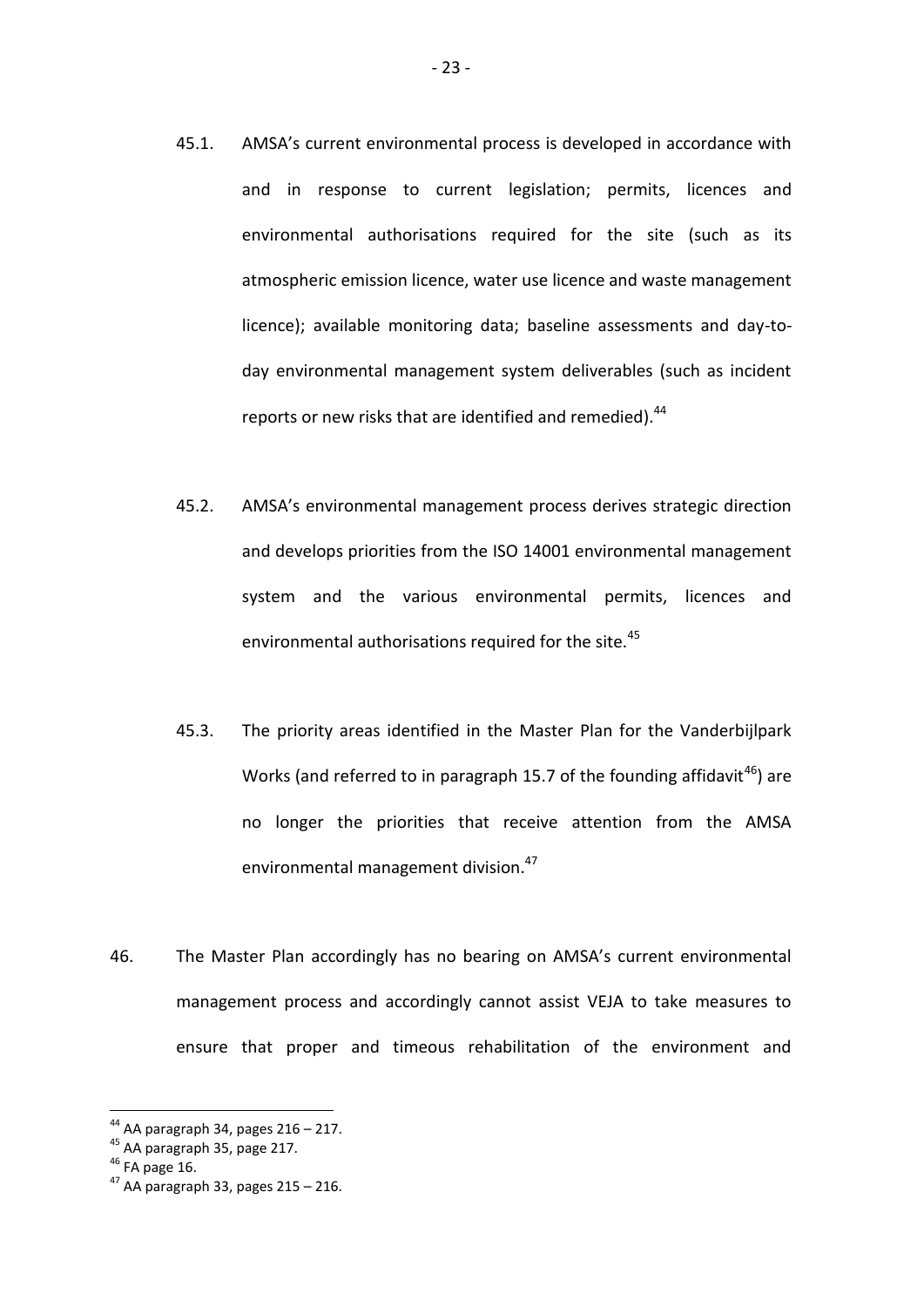remediation of pollution occurs at AMSA's Vanderbijlpark works.

- 47. It is evident therefore that the information contained in the Master Plan is outdated and inaccurate and does not inform AMSA's current environmental practices. It therefore does not reflect the impact of AMSA's operations on the environment in and surrounding the Vanderbijlpark Works nor does it provide any reliable information in regard to AMSA's compliance with its environmental obligations.
- 48. There is therefore no connection between the information contained in the Master Plan and the right VEJA seeks to protect in this application. As a result VEJA has not demonstrated that the Master Plan is required to protect the claimed rights.

#### **CONCLUSION**

- 49. For the reasons given above, VEJA has failed to meet the threshold requirement of section 50(1)(a) of the PAIA and as a result the application falls to be dismissed with costs, such costs to include the costs of two counsel.
- 50. However, in the event that the court finds that VEJA has indeed shown that it requires access to the records that it has requested to protect or enforce a right, AMSA submits, for the reasons above, that this does not entitle VEJA to the relief sought in prayer 2 of the Notice of Motion, i.e. an order directing AMSA to supply